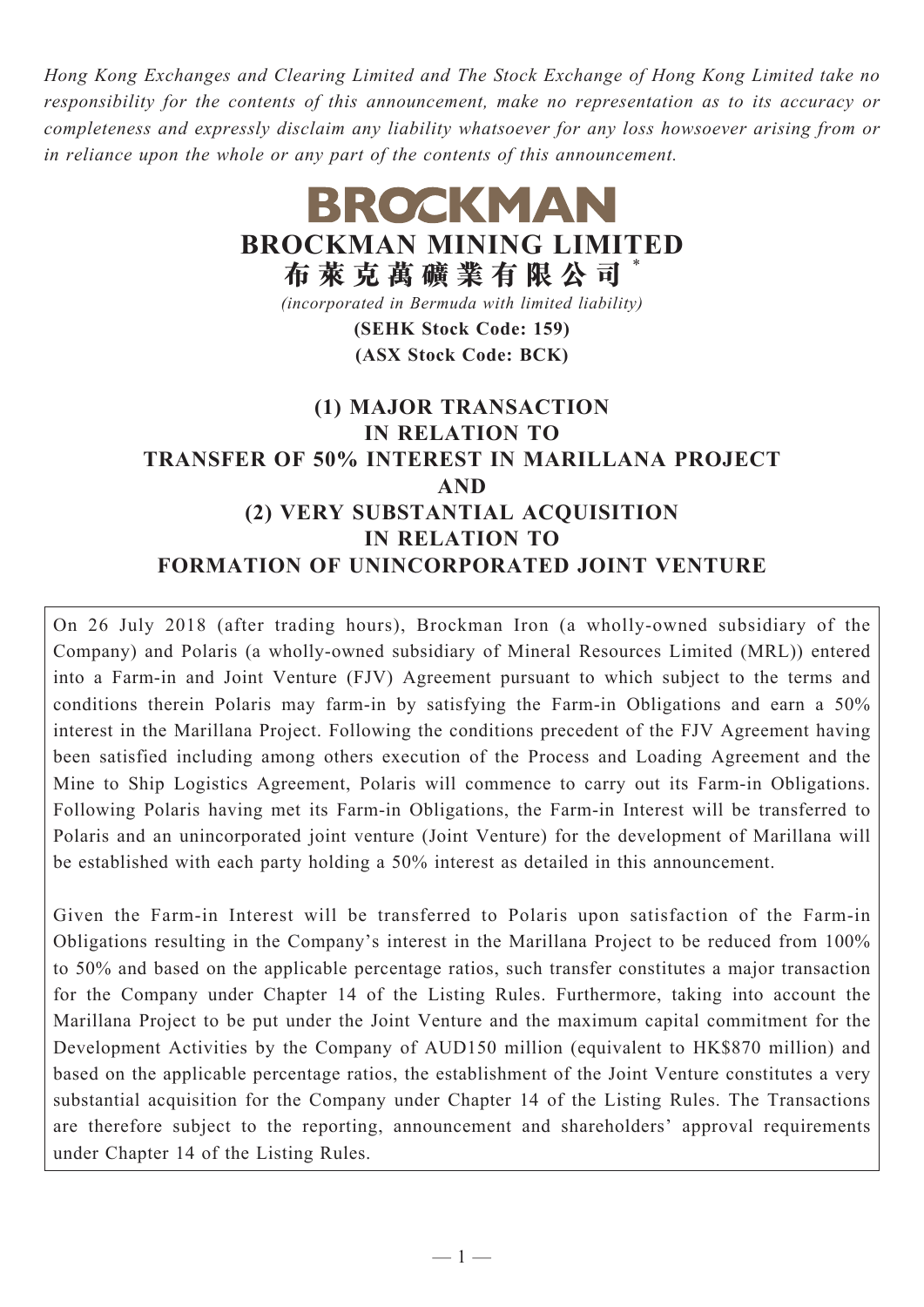A Special General Meeting (SGM) will be convened and held for the Shareholders to consider and, if thought fit, approve the FJV Agreement and the transactions contemplated thereunder.

A circular containing, among other things, (i) details of the Transaction; (ii) financial information of the Group; (iii) further information on the Marillana Project including a competent person's report and a valuation report on the mineral assets of the Marillana Project as required under Chapter 18 of the Listing Rules; (iv) unaudited pro-forma financial information of the Group following the Transactions; and (v) the notice convening the SGM is expected to be despatched to the Shareholders on or before 16 August 2018.

**Completion of the Transactions is subject to the satisfaction of the conditions set out under the section headed "FJV Agreement — Conditions precedent" in this announcement, including the approval of the FJV Agreement and the transactions contemplated thereunder by the Shareholders at the SGM, and the satisfaction of the Farm-in Obligations set out in the section headed "FJV Agreement — Farm-in" in this announcement. The Transactions therefore may or may not proceed. Shareholders and potential investors of the Company are advised to exercise caution when dealing in the shares of the Company.**

## **THE TRANSACTION**

The Company and MRL entered into a non-binding heads of agreement (HOA) dated 6 June 2018 setting out the principles for the cooperation between the two companies to develop the Marillana Project. The HOA sets out the indicative terms of the FJV Agreement covering among others the Farm-in Obligations, establishment of an unincorporated joint venture (Joint Venture), the Joint Venture's Management Committee, funding for the Development Activities, the Rail and Port System as well as the principal terms of the Process and Loading Agreement and the Mine to Ship Logistics Agreement.

On 26 July 2018 (after trading hours), Brockman Iron (a wholly-owned subsidiary of the Company) and Polaris (a wholly-owned subsidiary of MRL) entered into the FJV Agreement, pursuant to which subject to Polaris meeting the Farm-in Obligations, the parties agree to establish the Joint Venture to develop the Marillana Project. The principal terms of the FJV Agreement are set out below.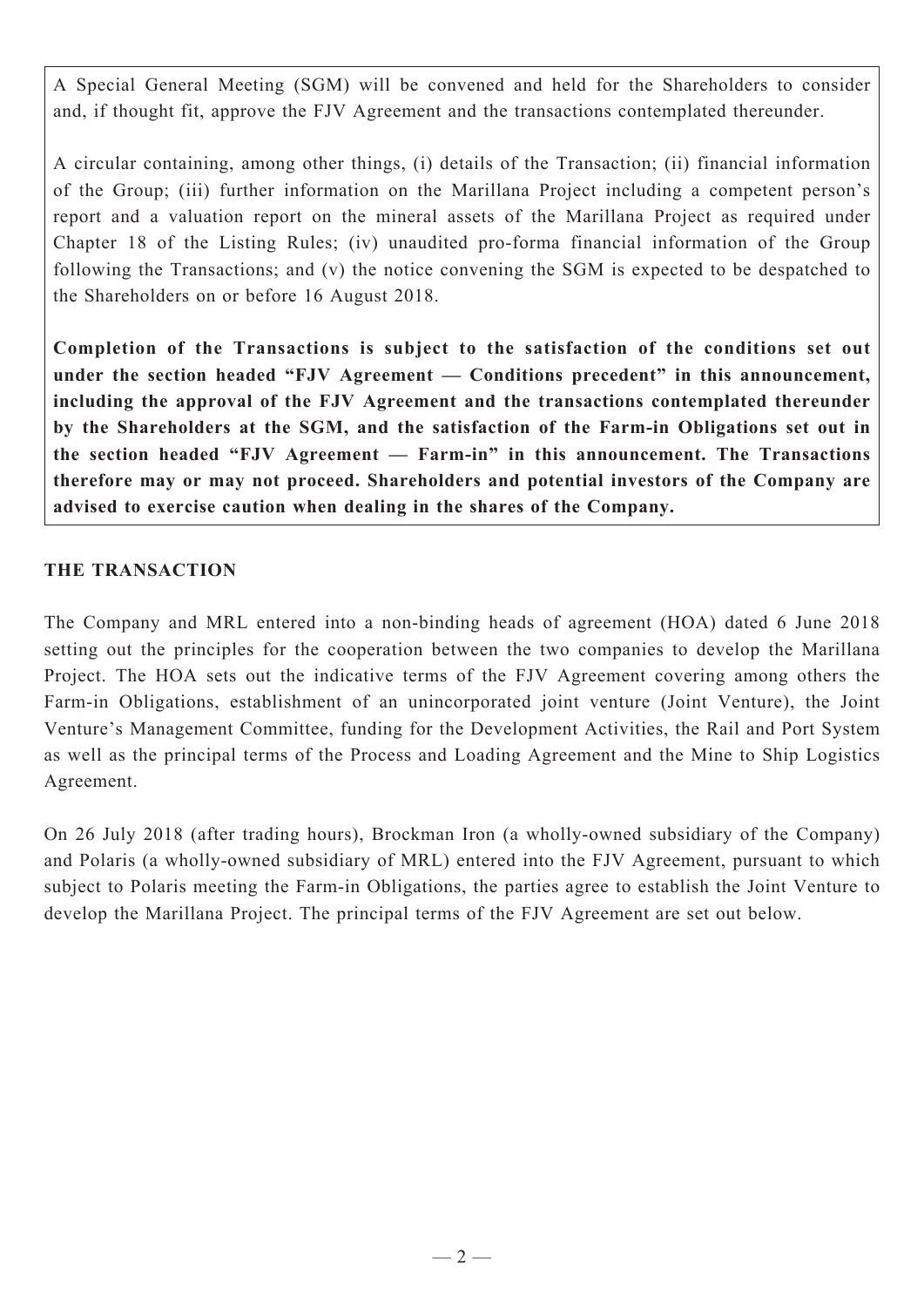## **FJV AGREEMENT**

| Date:                 | 26 July 2018                                                                                                                                                                                                                                                                                                                                                                                                                                                  |  |  |  |
|-----------------------|---------------------------------------------------------------------------------------------------------------------------------------------------------------------------------------------------------------------------------------------------------------------------------------------------------------------------------------------------------------------------------------------------------------------------------------------------------------|--|--|--|
| Parties:              | Brockman Iron (a wholly-owned subsidiary of the Company); and<br>(i)<br>Polaris (a wholly-owned subsidiary of MRL)<br>(ii)                                                                                                                                                                                                                                                                                                                                    |  |  |  |
|                       | MRL is a company whose shares are listed on ASX. To the best of the<br>Directors' knowledge, information and belief having made all reasonable<br>enquiries, Polaris, MRL and its substantial shareholders are third parties<br>independent of the Company and its connected persons (as defined<br>under the Listing Rules). Further information on MRL is set out under<br>the section headed "Reasons for the Transactions" in this announcement<br>below. |  |  |  |
| Conditions precedent: | The FJV Agreement will become effective subject to the satisfaction of<br>the following conditions precedent within 90 days of execution, unless<br>otherwise agreed by the parties acting reasonably:                                                                                                                                                                                                                                                        |  |  |  |
|                       | the Company obtaining the necessary regulatory approvals required<br>(i)<br>in Australia and Hong Kong to proceed with the transactions<br>contemplated by the FJV Agreement;                                                                                                                                                                                                                                                                                 |  |  |  |
|                       | the Company obtaining approval from a majority vote of the<br>(ii)<br>Shareholders to enter into the FJV Agreement and proceed with the<br>transactions contemplated thereunder;                                                                                                                                                                                                                                                                              |  |  |  |
|                       | (iii) the parties executing the Process and Loading Agreement and the<br>Mine to Ship Logistics Agreement on terms consistent with the HOA<br>and otherwise on terms acceptable to both parties; and                                                                                                                                                                                                                                                          |  |  |  |
|                       | (iv) the parties executing the Loan Agreement.                                                                                                                                                                                                                                                                                                                                                                                                                |  |  |  |
|                       | None of the above conditions are waivable. As at the date of this<br>announcement, none of the above conditions precedent have been fulfilled.                                                                                                                                                                                                                                                                                                                |  |  |  |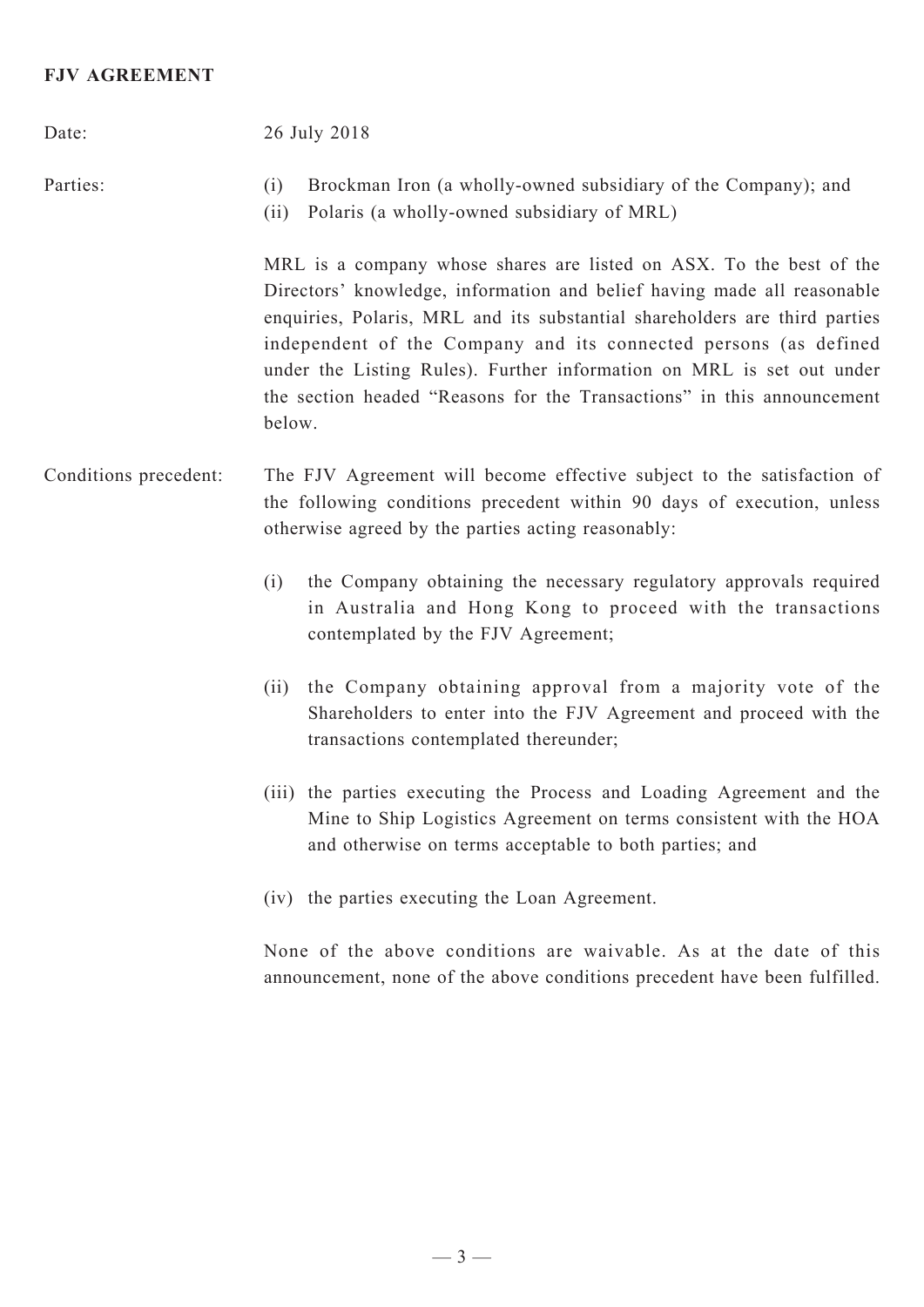Loan: Polaris will provide an interest-free loan of AUD10 million to Brockman Iron following the Farm-in Date (as referred to below) under the Loan Agreement to be executed on or before the Unconditional Date on following principal terms.

> Purpose: The loan shall be used to meet Brockman Iron's financial obligations under the FJV Agreement and for working capital in relation to the Group's iron ore business in the Pilbara region of Western Australia.

Principal amount: AUD10 million

Repayment: Unless a default event as specified in the Loan Agreement occurs in which case the Loan will become due for repayment on demand, such Loan will be repaid from net revenue received by Brockman Iron from the sale of its share of Products sold from the Marillana Project which is transported under the Mine to Ship Logistics Agreement in accordance with the Loan Agreement. However, if the Rail and Port System described below is delayed and the Company exercises its option to Buy-Out Polaris' interest in the Marillana Project, Brockman Iron will no longer be obliged to repay the Loan.

Security: Each Joint Venturer will enter into a deed of cross security in relation to among others the obligations under the Loan Agreement. Further details are set out under the section headed "Cross security" below.

Guarantors: The Company shall be the guarantor for Brockman Iron's obligations under the FJV Agreement while MRL shall be the guarantor for Polaris' obligations under the FJV Agreement.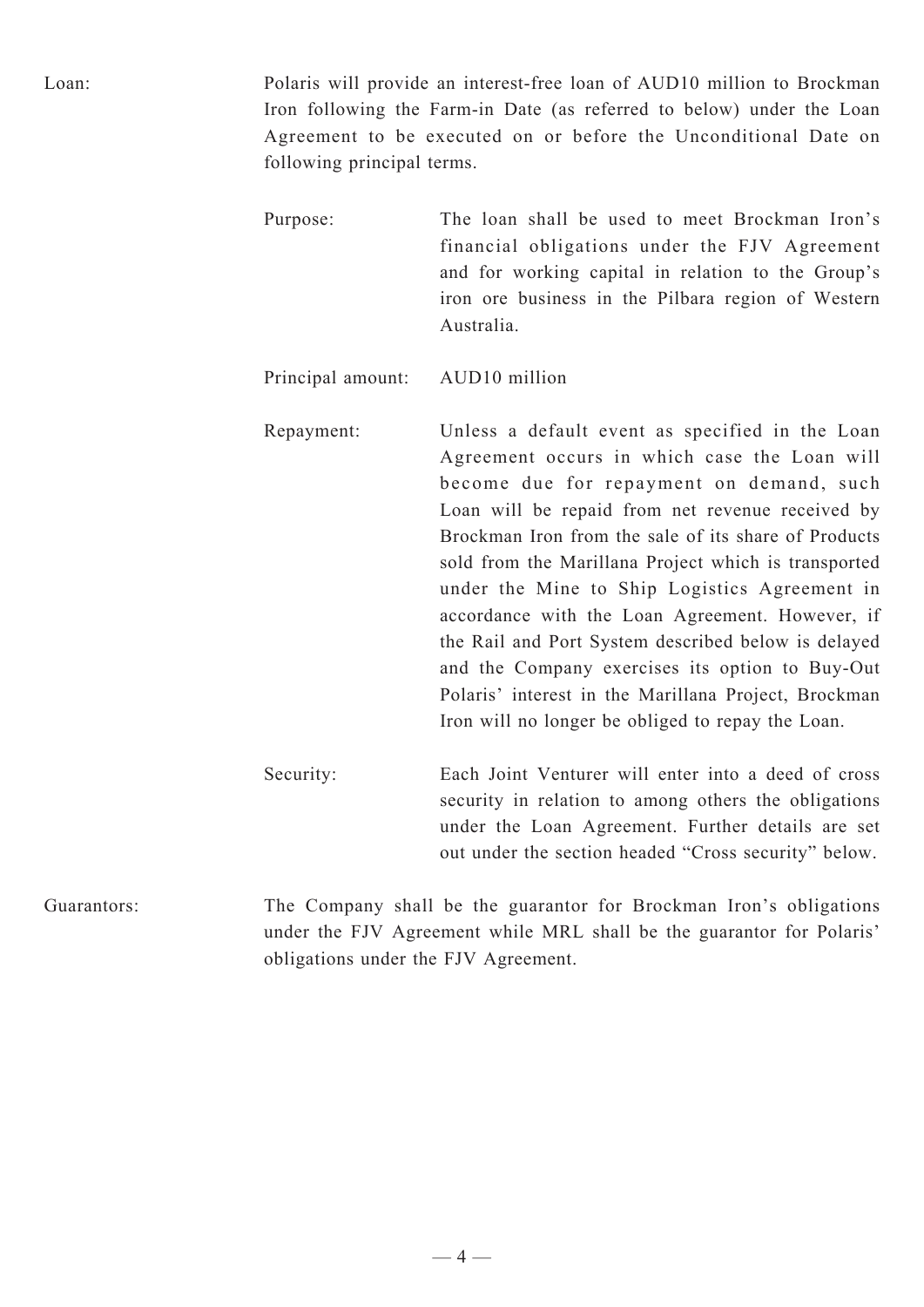#### **Farm-in prior to Joint Venture**

Farm-in: Polaris shall earn a 50% interest in the Marillana Project by satisfying the following obligations within 6 months of the Unconditional Date (Farm-in Period): (i) expenditure of AUD250,000 (equivalent to approximately HK\$1.45 million) on exploration and development of the Marillana Project; (ii) completion of the following to evaluate the economic feasibility of mining minerals on the tenements under the Marillana Project (or such other areas as the parties may agree): (a) Polaris' process design criteria of the processing plant(s); (b) completion of Polaris' optimised mine plan study; and (c) completion of a mine site layout that illustrates Polaris' preferred location for the processing plant(s) on the tenements under the Marillana Project consistent with the optimized mine plan referred to in paragraph (b) above. Satisfaction of Farm-in Obligations: Upon Polaris satisfying the Farm-in Obligations on or before expiry of the Farm-in Period, the Joint Venture shall be established (Farm-in Date). Following the Farm-in Date, the Farm-in Interest will be transferred to Polaris. Failure of Farm-in Obligations: If Polaris fails to satisfy the Farm-in Obligations on or before the expiry of the Farm-in Period, Brockman Iron may by notice to Polaris terminate the FJV Agreement with immediate effect and upon such termination: (i) Polaris will not incur any further liability in respect of the tenements under the Marillana Project; (ii) Polaris will not be entitled to any right, title or interest in the 50% interest in Marillana Project; and (iii) within 7 days following termination, Polaris must provide Brockman Iron with copies of all mining information (if any) generated by Polaris (or its related parties) during the Farm-in Period.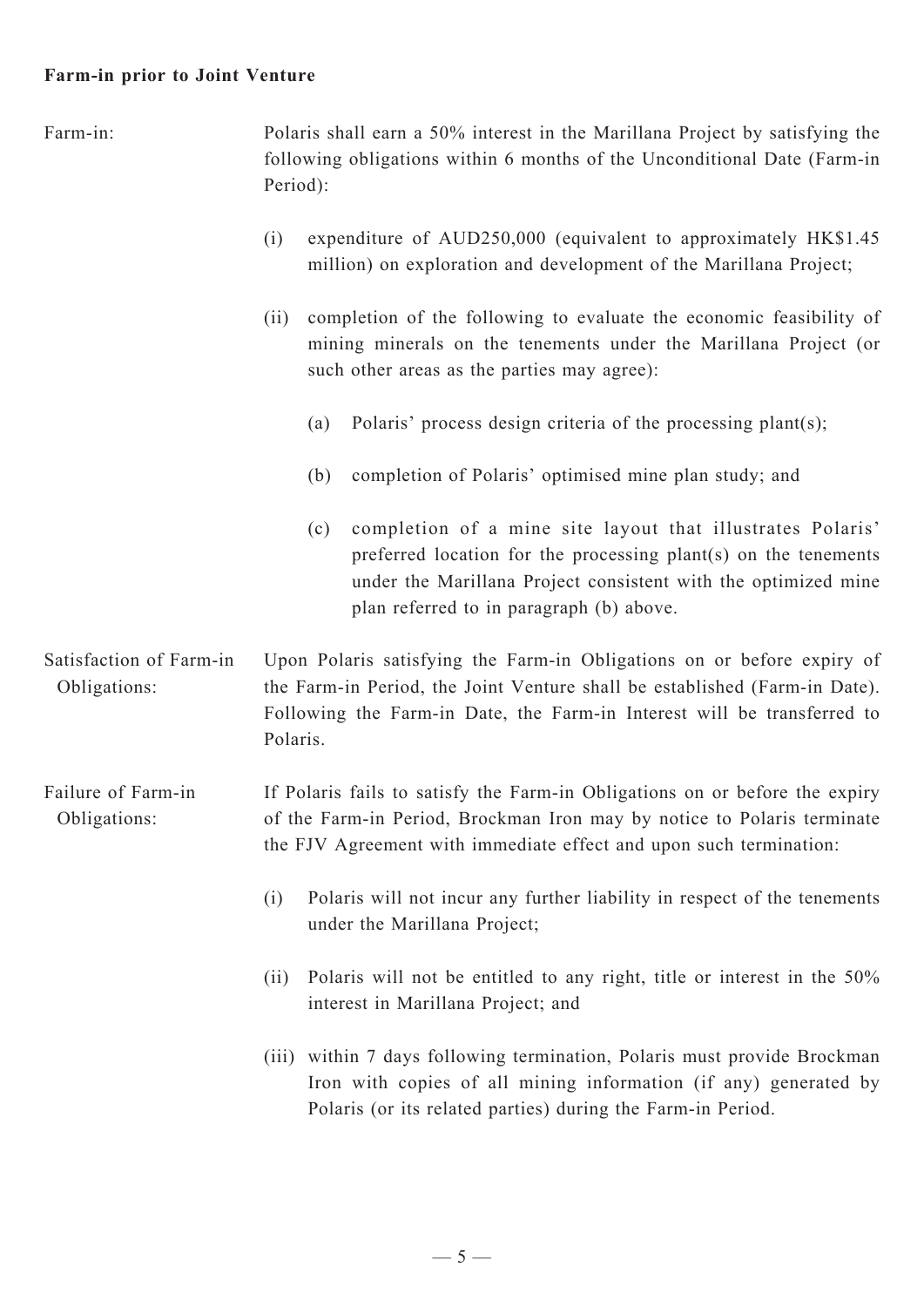#### **Joint Venture**

- Formation: With effect on the Farm-in Date, the parties agree to establish the Joint Venture as an unincorporated joint venture to undertake the activities as set out in the FJV Agreement in accordance with the terms and conditions contained therein. Joint Venture Interests: Upon establishment of the Joint Venture on the Farm-in Date, the Joint Venturers' rights, liabilities and obligations under the FJV Agreement
	- are several (not joint nor joint and several) in proportion to the following interest percentage:
		- (i) Brockman Iron 50%
		- (ii) Polaris 50%
- Scope: The scope of the Joint Venture is to undertake activities (including exploration, development, mining, treatment rehabilitation and mine closure) associated with the tenements under the Marillana Project as set out in the FJV Agreement.
- Development funding: Following establishment of the Joint Venture, the Management Committee will consider and determine whether it is in the best interests of the Joint Venture for Polaris or a third party subcontractor to carry out the Development Activities. Based on the total estimated cost of the Development Activities which is provided by MRL drawing upon its considerable experience in developing mining projects in Western Australia and considered to be reasonable by the Company, it is agreed that the Joint Venturers will be responsible for funding the Development Activities of the Marillana Project of a maximum of AUD300 million (equivalent to approximately HK\$1.74 billion) in total or AUD150 million (equivalent to approximately HK\$870 million) by each Joint Venturer. Polaris will use all reasonable endeavours to procure the Debt Financing to fund the aforesaid Development Activities for and behalf of the Joint Venturers. Brockman Iron shall repay its share of the Debt Financing over a loan term to be agreed, which will take priority over Brockman Iron's profits from the Marillana Project.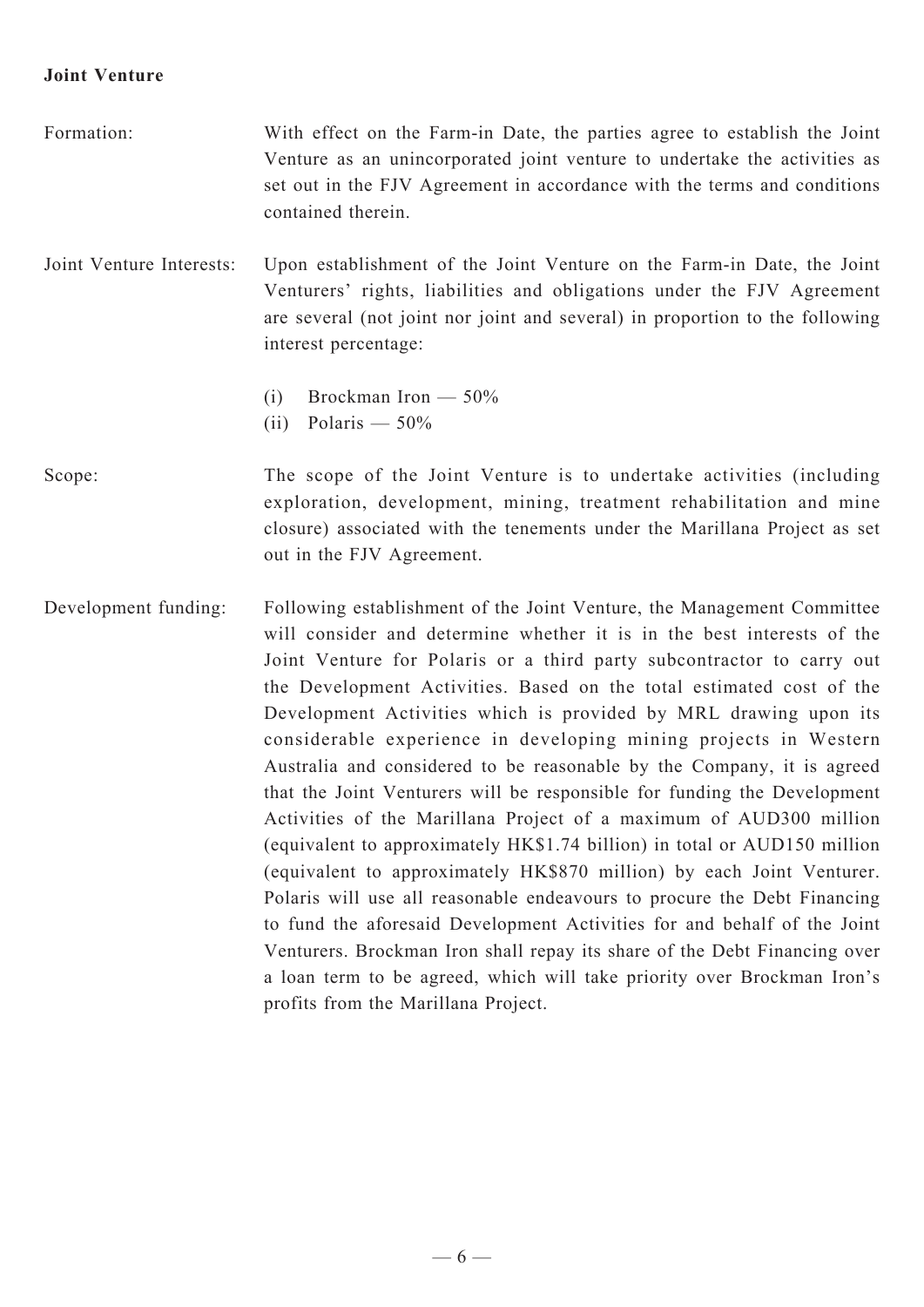Rail and Port System: Under the Mine to Ship Logistics Agreement, a subsidiary of MRL will be endeavouring to construct (at its own cost, and not Joint Venturer's) the Rail and Port System in accordance with the following timeline:

- (i) construction of the Rail and Port System is to commence on or before 31 December 2019; and
- (ii) operation of the Rail and Port System is to commence on or before 31 December 2021.

Unless extended by the agreement of the parties, if any of the above dates is not met, Brockman Iron may (within 30 days) give notice to Polaris to acquire the whole (but not part) of Polaris' JV Interest either with an immediate acquisition or a delayed acquisition.

If Brockman Iron elects to proceed with an immediate acquisition of Polaris' interest, it must pay an amount equal to the actual capital costs incurred by Polaris in the period from the Farm-in Date until such Buy-Out less any actual profit derived by Polaris from its share of the sale of Products from the Marillana Project as at the date of completion of the Buy-Out.

If Brockman Iron elects to proceed with a delayed acquisition, the Joint Venture will continue until Polaris has recovered all its Sunken Capital Costs from the actual profit derived by Polaris from its share of the sale of Products from the Marillana Project.

The Company will comply with the applicable requirements under the Listing Rules if and when Brockman Iron elects to proceed with the Buy-Out in the event that the above timeline relating to the Rail and Port System is not met.

Management Committee: A management committee comprising a total of six representatives shall be established on the Farm-in Date. Each of the Joint Venturers shall appoint 3 representatives.

> The role of the Management Committee is to make all strategic decisions relating to the conduct of the activities undertaken by the Joint Venture including the consideration and approval of any work programme and budget and to supervise the Manager (as defined below) in the management of the Joint Venture.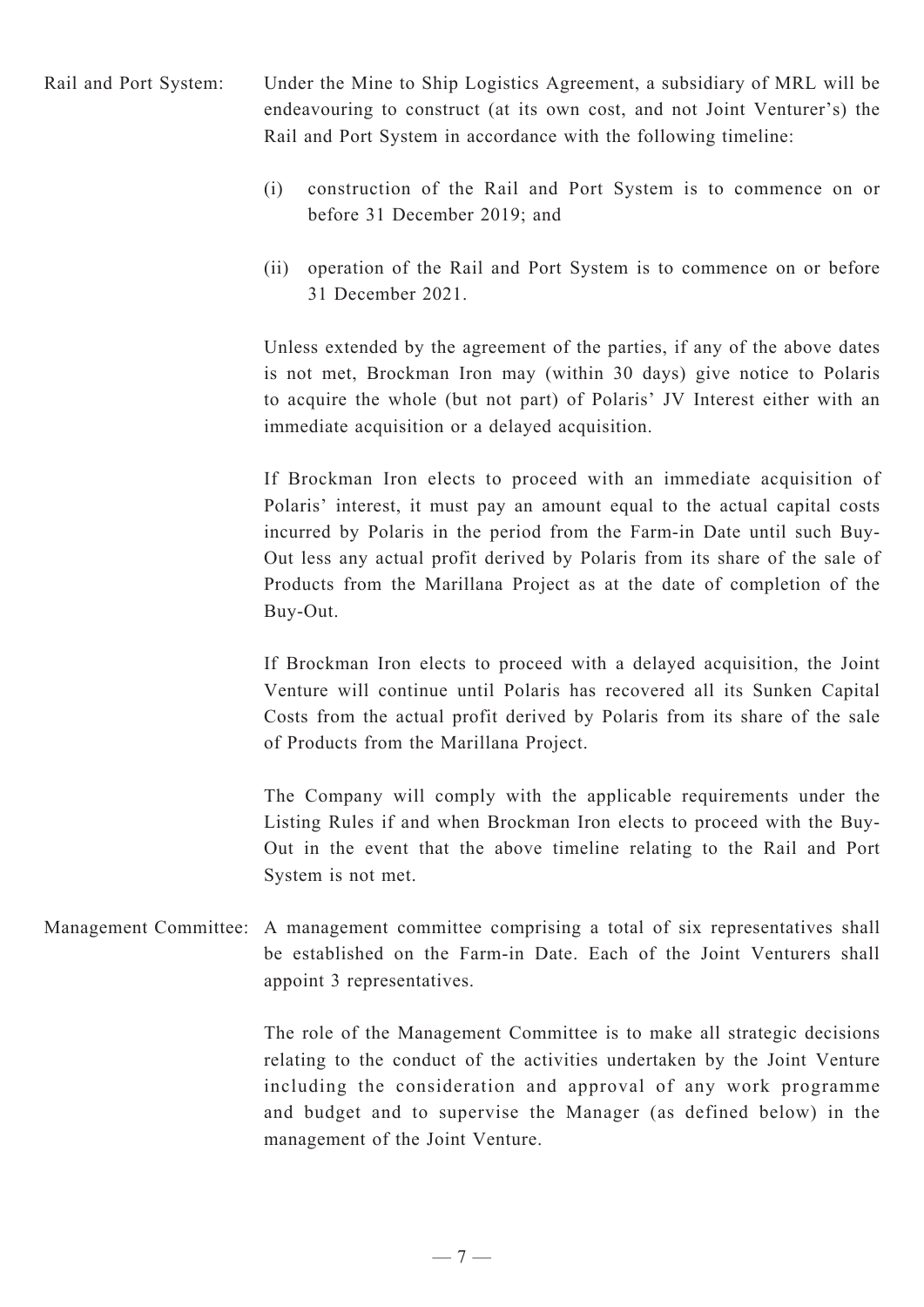All decisions of the Management Committee shall be determined by majority vote (being 65%) ("**Majority Vote**"), save for the following specific matters ("**Fundamental Matter(s)**") which require a unanimous vote of the Management Committee. The Fundamental Matters among others include: (i) materially changing the nature of the activities to be undertaken by the Joint Venture, (ii) entering into a related party contract (being a contract between the Joint Venturers (or the Manager) and a related party (as defined in the Corporations Act) of the Joint Venturer) and (iii) entering into Debt Financing.

Unless otherwise specified in the FJV Agreement, if the Management Committee is unable to pass a Majority Vote on a non-Fundamental Matter or a unanimous vote on a Fundamental Matter, a Joint Venturer may send the other Joint Venturer a notice setting out the matter in issue, its position and its reasons for adopting such position. Following the issue of the Notice, the Joint Venturer must procure that their respective chief executive officers (or equivalent) meet and use all reasonable endeavours in good faith to resolve the deadlock as soon as possible. If the deadlock cannot be resolved within 10 days from the issue of the notice, then the Management Committee shall be deemed to have resolved that the non-Fundamental Matter or Fundamental Matter is not passed, unless the matter is capable of being determined by an independent expert in which case, either party may refer the matter for determination by such expert.

Manager: Pursuant to the terms of the FJV Agreement, Polaris has agreed to act as the first manager of the Joint Venture. The Manager shall report to the Management Committee. Under the overall supervision and control of the Management Committee, the Manager (by itself or through contractors) manages, directs and controls the activities of the Joint Venture including exploration, development and mining, among other duties of the Manager.

> The Manager shall be paid a management fee payable monthly by the Joint Venturers in proportion to their JV Interests, based solely on cost recovery by the Manager.

- Assignment: A Joint Venturer may not assign the whole or any part of its JV Interest otherwise than:
	- (i) with the consent of the other Joint Venturer, which it may give or refuse in its absolute discretion;
	- (ii) to its related party; or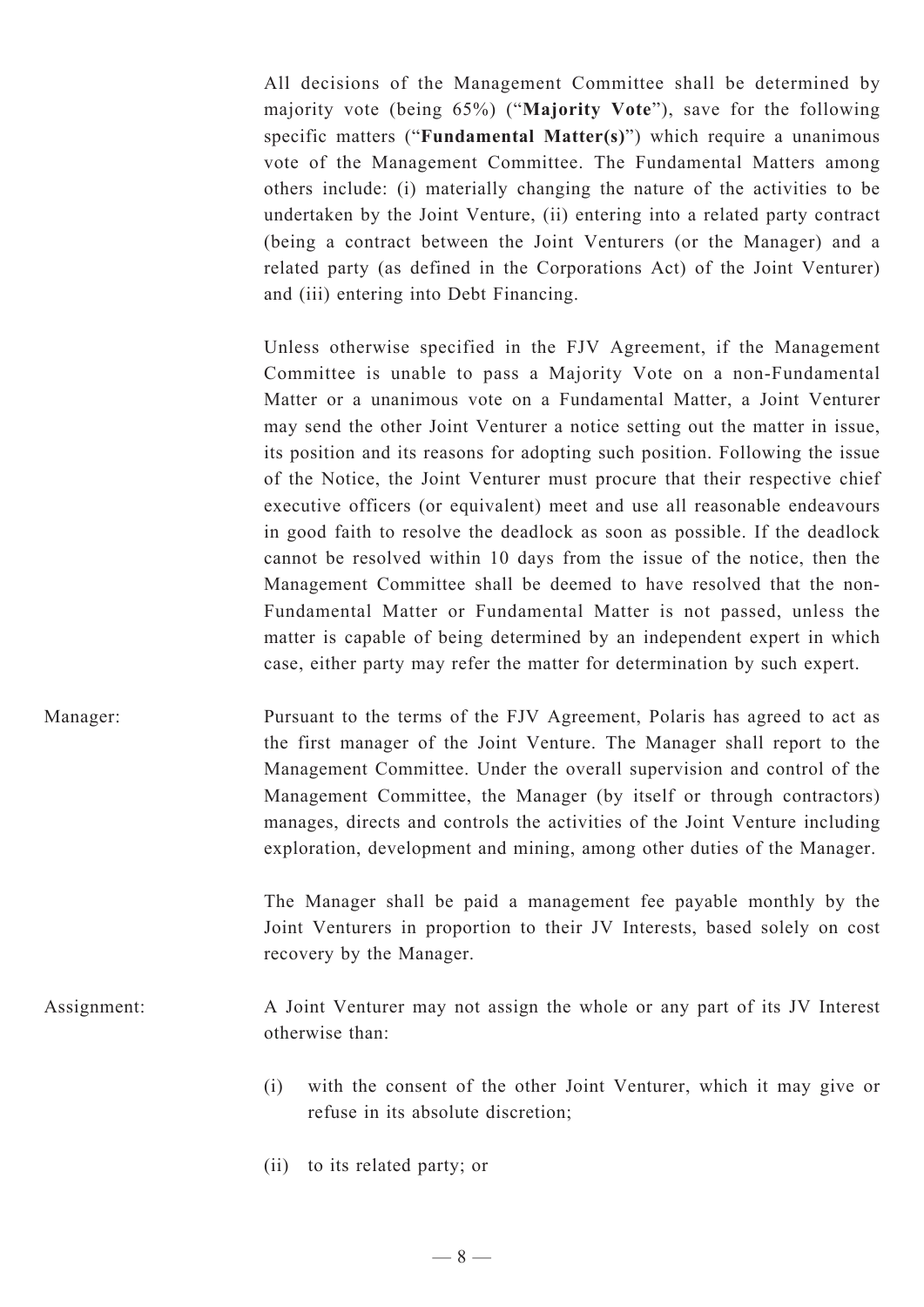(iii) first offering the other Joint Venturer a last right of refusal over such JV Interest in accordance with the terms of the FJV Agreement.

An assignment is not effective unless and until the assignee obtains all relevant approvals and a form of assumption deed approved by the Joint Venturer under which the assignee agrees to assume the obligations of the assignor under the FJV Agreement and be bound by the terms and conditions thereof.

The Company will comply with any applicable requirements under the Listing Rules in respect of any assignment of the JV Interest involving the Group.

Change of control: If a change of control occurs in respect of a Joint Venturer which results in a competitor taking control (as defined under the Corporations Act) of a Joint Venturer, any other Joint Venturer may by notice given to all the Joint Venturers and the Manager cause the Joint Venturer under the change of control to make a deemed sale offer to the other Joint Venturers. If, within 30 days after notice of the deemed sale offer is given, the Joint Venturers have not agreed on the transfer price, an independent expert must determine the transfer price. On agreement or determination of the transfer price, the deemed sale offer is open for acceptance by all the other Joint Venturers pro rata in proportion to their respective JV Interests or such other proportions as they may agree and is irrevocable for a period of 60 days.

> "Change of control" (a) in relation to Brockman Iron and Polaris means (i) either Brockman Iron or Polaris becomes a subsidiary (as defined in the Corporations Act) of a competitor; (ii) where there is a change in the person or persons who have or can exert effective control over the board of Brockman Iron or Polaris and the person or persons who have or can exert that control are members or officers of a competitor; or (iii) if a competitor directly or indirectly acquires 50% or more of the shares in Brockman Iron or Polaris; and (b) in relation to the Company and MRL (being the respective guarantors of Brockman Iron and Polaris) means (i) where there is a change in the person or persons who have or can exert effective control over the board of the Company or MRL and the person or persons who have or can exert that control are members of officers of a competitor; or (ii) if a competitor directly or indirectly acquires 50% or more of the shares in the Company or MRL.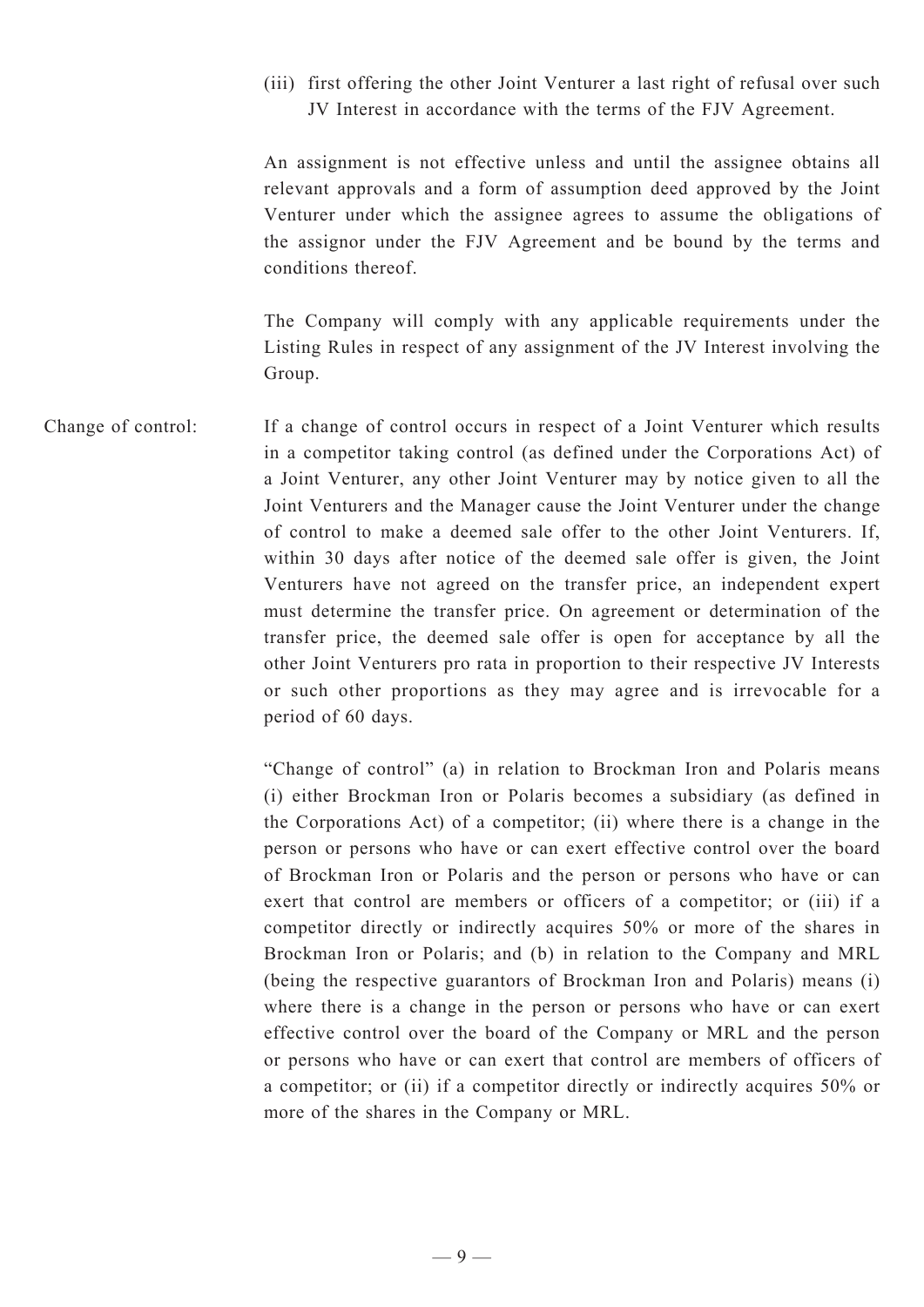A "competitor" means an iron ore producer, an entity associated with an iron ore producer or an entity associated with any substantial shareholder of an iron ore producer located in the Pilbara region of Western Australia or otherwise an entity that is, or related to, any competitor of Polaris.

#### **Cross security**

Upon establishment of the Joint Venture, each Joint Venturer will execute the Deed of Cross Security under which each participant (being Brockman Iron and Polaris) will grant security in favour of the other participant and the Manager severally. The Deed of Cross Security will secure each participant's obligations under the FJV Agreement and the Loan Agreement.

Each participant will grant security over its secured property, being its interest in the Joint Venture, its rights and benefits under the FJV Agreement, its interest in the property of the Joint Venture and its interest in any insurance proceeds taken out under the FJV Agreement, Products, sales contracts of the Products and sales proceeds arising from the sale of the Products (each as defined in the FJV Agreement).

The Deed of Cross Security is intended to take priority over all other encumbrances over the secured property, other than certain permitted encumbrances (e.g. certain royalties, liens in favour of government agencies, native title rights). As between the participants, the security created under the Deed of Cross Security will rank pari passu.

Until a default occurs as set out in the Deed of Cross Security, the parties may deal with the secured property (other than equipment valued at over AUD1 million and land) in the ordinary course of business as contemplated in the FJV Agreement. In respect of any land (titles, freehold or leasehold) or any single item of plant, machinery or equipment valued at over AUD1 million, the relevant participant would need to seek consent from the other participant before it would be permitted to dispose of that property.

#### **Process and Loading Agreement**

Before the Unconditional Date, the Joint Venturers and a subsidiary of MRL (as contractor) shall enter into the Process and Loading Agreement based on the principal terms set out in the HOA including:

Contractor's services: The contractor is granted the exclusive right to provide process and loading services to build, own and operate the Marillana Project's processing (crushing and beneficiation) plants, product stockpiling, management of tailings facility, and reclaiming and loading of products on to trains.

Duration: Life of mine, which is estimated to be approximately 20 years.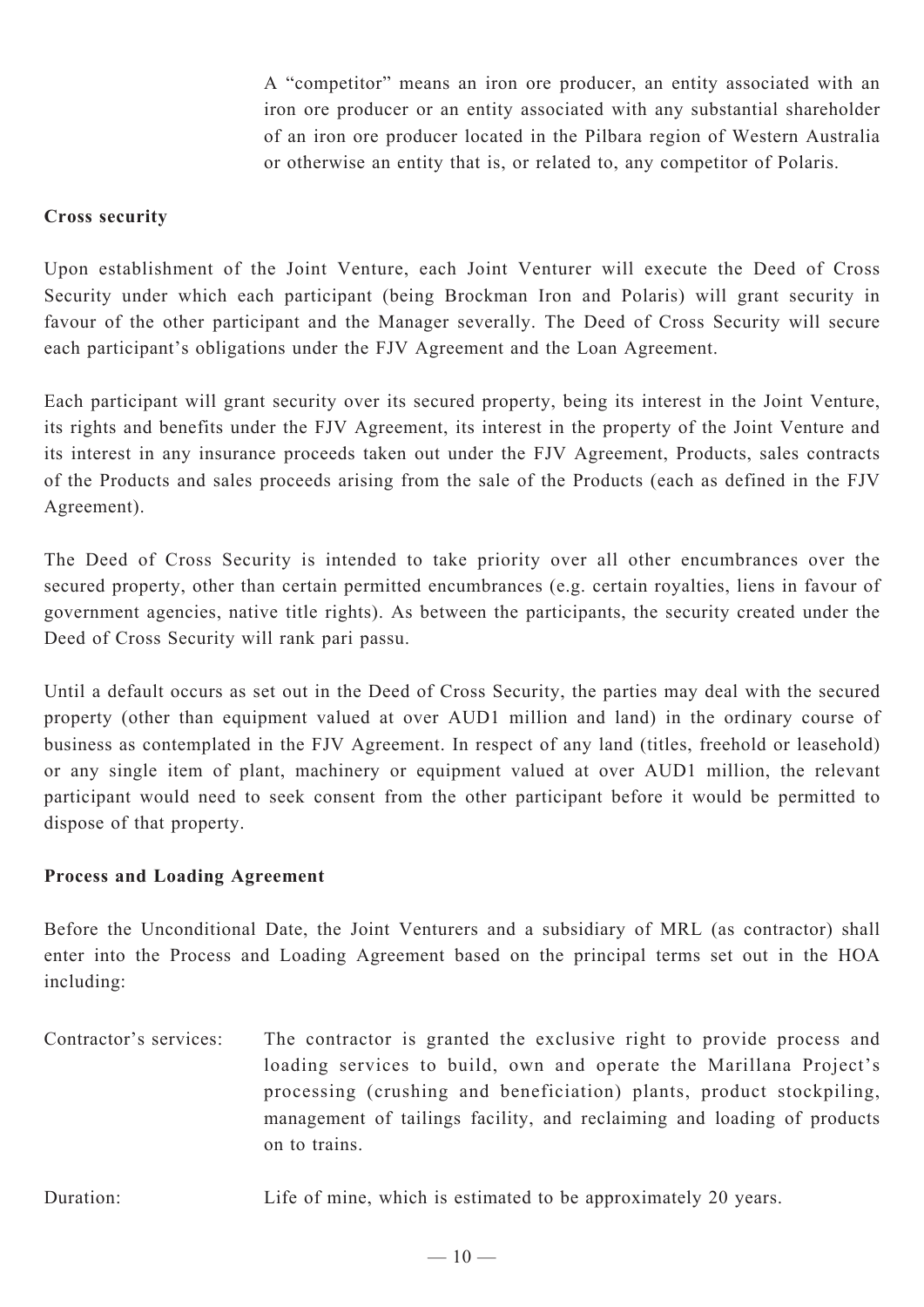Service fee: In consideration of the services provided under the Process and Loading Agreement, the Joint Venturers shall pay to the contractor a service fee. The parties have agreed on a provisional service fee subject to standard escalation clauses typical for an agreement of this nature and annual adjustment to be agreed between the parties. The service fee will be finalised in the Process and Loading Agreement on the basis of the operational cost plus capital return of the contractor.

The aggregate service fee under the Process and Loading Agreement will be based on the volume of the Products being processed by the contractor under the agreement. It is anticipated that the Process and Loading Agreement will come into effect following the agreed commissioning date of the processing plant. The construction of the processing plant is expected to commence in the fourth quarter of 2018 and be completed by the third quarter of 2019. The Process and Loading Agreement will contain standard terms regarding events of default customary to the kind of agreement of this nature.

## **Mine to Ship Logistics Agreement**

Before the Unconditional Date, the Joint Venturers and a subsidiary of MRL (as contractor) shall enter into the Mine to Ship Logistics Agreement based on the principal terms set out in the HOA including:

| Contractor's services: | The contractor is granted an exclusive right to provide the transport of the<br>Products by train from the Marillana Project site to the inner harbor of<br>Port Hedland under the Rail and Port System, unloading and stockpiling<br>of product at port, and reclaim and ship loading.                                                                                                                                                                                                                                  |
|------------------------|--------------------------------------------------------------------------------------------------------------------------------------------------------------------------------------------------------------------------------------------------------------------------------------------------------------------------------------------------------------------------------------------------------------------------------------------------------------------------------------------------------------------------|
| Duration:              | Life of mine, which is estimated to be approximately 20 years.                                                                                                                                                                                                                                                                                                                                                                                                                                                           |
| Service fee:           | In consideration of the services provided under the Mine to Ship Logistics<br>Agreement, the Joint Venturers shall pay to the contractor a service fee.<br>The parties have agreed on a provisional service fee subject to standard<br>escalation clauses typical for an agreement of this nature and annual<br>adjustment to be agreed between the parties. The service fee will be<br>finalised in the Mine to Ship Logistics Agreement on the basis of the<br>operational cost plus capital return of the contractor. |

The aggregate service fee under the Mine to Ship Agreement will be based on the volume of the Products being shipped by the contractor under the agreement. It is anticipated that the Mine to Ship Logistics Agreement will come into effect subject to (but not limited to) the following conditions precedent: (i) execution of State Agreement with the government of Western Australia relating to the Rail and Port System, and (ii) construction completion of the railway under the Rail and Port System. It is anticipated that design and third-party verification of the railway is scheduled to be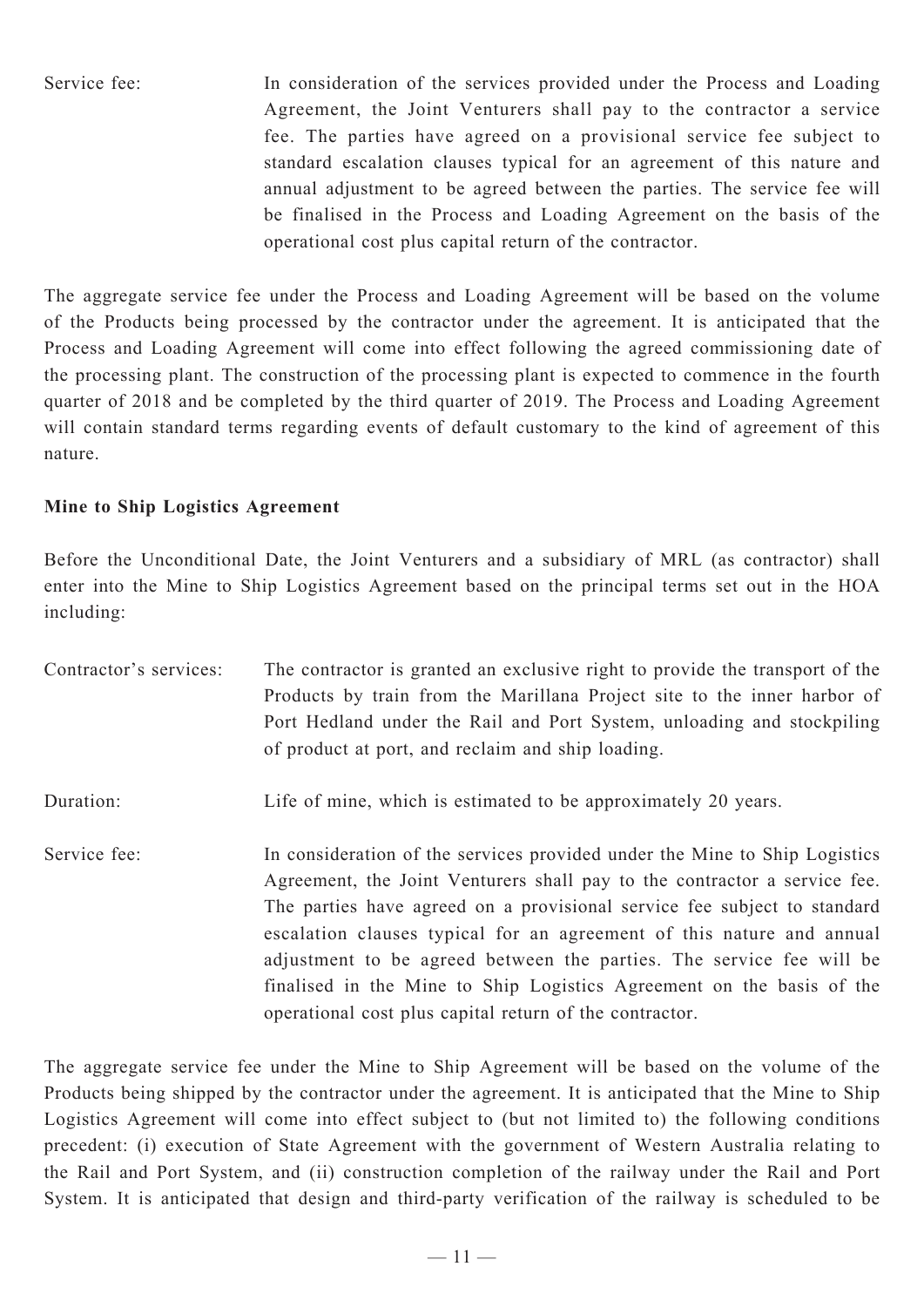completed by August 2018, construction of the railway is to commence on or before 31 December 2019 and operation of the Rail and Port System is to commence on or before 31 December 2021. The Mine to Ship Logistics Agreement will contain standard terms regarding events of default customary to the kind of agreement of this nature.

#### **INFORMATION ON THE MARILLANA PROJECT**

The Marillana Project is located in the Hamersley Iron Province within the Pilbara region of Western Australia, approximately 100 km north-west of the township of Newman. The project area covers 82 square km bordering the Hamersley Range, where extensive areas of supergene iron ore mineralization, the source of hematite detrital mineralization at Marillana, have developed within the dissected Brockman Iron Formation that caps the Range.

As set out in the announcement of the Company dated 25 May 2018, based on a report prepared by Golder Associates Pty Ltd in accordance with the JORC Code, 2012 Edition, the Marillana Project had total Mineral Resources of iron ore amounting to 1.51 billion tonnes (1,404 million tonnes, grading 42.2% Fe and 102 million tonnes, grading 55.6% Fe), including Ore Reserves amounting to 1.01 billion tonnes as further set out in Tables 1 to 4 below.

**Table 1: Marillana Detrital Iron Deposit (DID) in** *situ* **mineral resource at a cut-off grade of 38% Fe**

|                       |               |        |             |          |       |      | <b>Mass</b>     |
|-----------------------|---------------|--------|-------------|----------|-------|------|-----------------|
|                       | <b>Tonnes</b> |        |             |          |       |      | <b>Recovery</b> |
| <b>Classification</b> | (Mt)          | $Fe\%$ | $Al_2O_3\%$ | $SiO2$ % | $P\%$ | LOI% | $\frac{0}{0}$   |
| Measured              | 169.5         | 41.6   | 4.77        | 30.4     | 0.063 | 4.07 | 36.6            |
| Indicated             | 961.9         | 42.3   | 5.22        | 29.7     | 0.056 | 3.39 | 37.8            |
| Inferred              | 273.0         | 42.0   | 5.79        | 29.5     | 0.055 | 3.40 | 36.0            |
| <b>Total</b>          | 1,404.4       | 42.2   | 5.28        | 29.7     | 0.057 | 3.47 | 37.3            |

**Table 2: Marillana Channel Iron Deposit (CID) in** *situ* **mineral resource at a cut-off grade of 52% Fe**

|                       | <b>Tonnes</b> |      |                                         |                    |       |      |
|-----------------------|---------------|------|-----------------------------------------|--------------------|-------|------|
| <b>Classification</b> | (Mt)          |      | $Fe\%$ Al <sub>2</sub> O <sub>3</sub> % | SiO <sub>2</sub> % | $P\%$ | LOI% |
| Indicated             | 84.2          | 55.8 | 3.58                                    | 5.0                | 0.097 | 9.76 |
| Inferred              | 17.7          | 54.4 | 4.34                                    | 6.6                | 0.080 | 9.30 |
| <b>Total</b>          | 101.9         | 55.6 | 3.71                                    | 5.3                | 0.094 | 9.68 |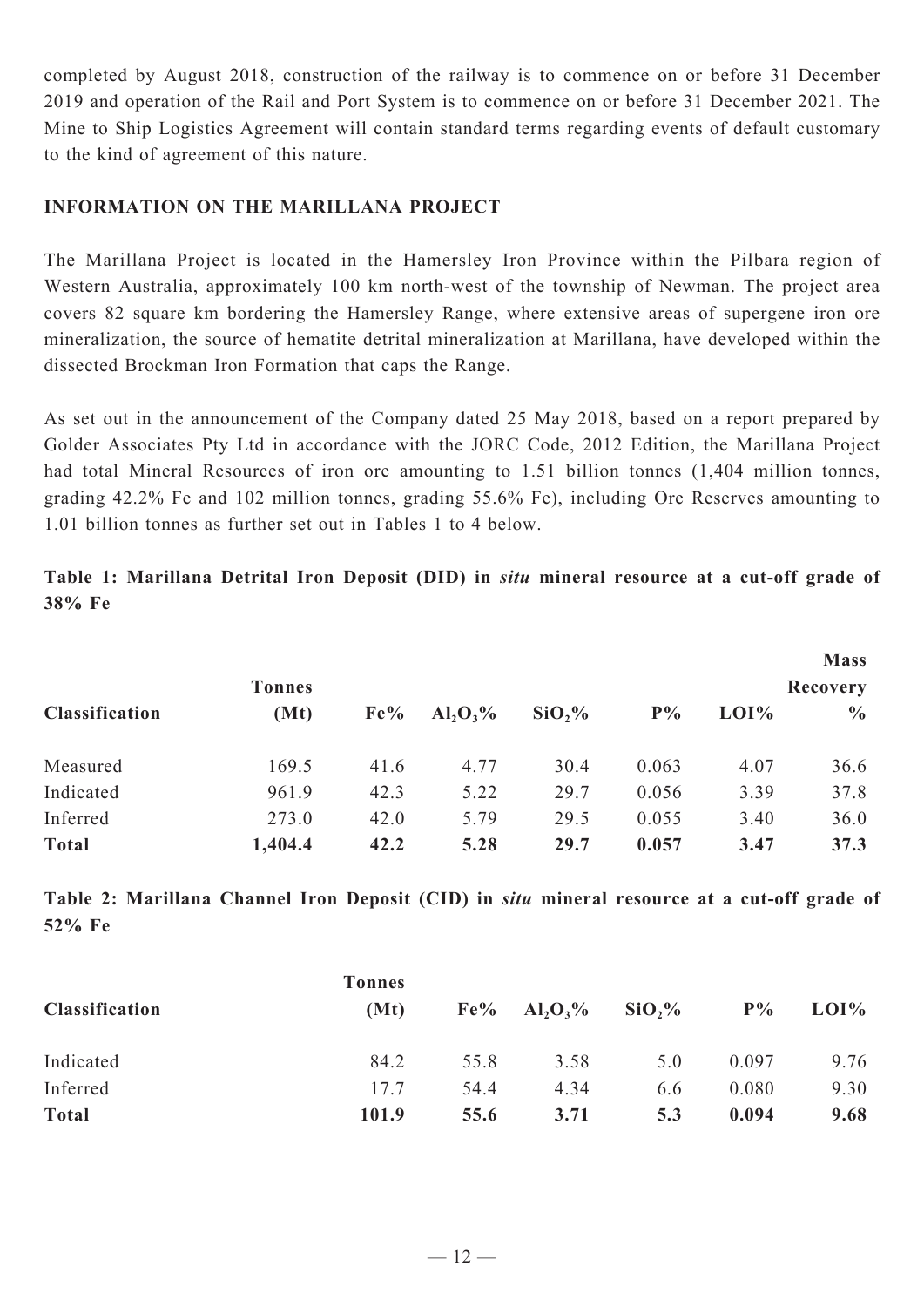### **Table 3: Marillana Project Ore Reserves**\*

| <b>Reserves Class</b> | <b>Ore Type</b>  | Tonnes (million) |
|-----------------------|------------------|------------------|
| Probable              | $CID^*$          | 46               |
| Probable              | $DID^{\# \#}$    | 967              |
| Probable              | <b>Total Ore</b> | 1,013            |

*# cut-off grade 52% Fe*

*## cut-off grade 38% Fe*

*\* the ore reserves form part of the mineral resources of the Marillana Project*

#### **Table 4: Marillana Project Ore Reserves final product**

| <b>Reserves Class</b> | <b>Ore Sale Type</b> | <b>Tonnes</b><br>(million) | Fe<br>$\frac{9}{6}$ | SiO <sub>2</sub><br>(%) | $AI_2O_3$<br>$\binom{0}{0}$ | <b>LOI</b><br>$(\%)$ |
|-----------------------|----------------------|----------------------------|---------------------|-------------------------|-----------------------------|----------------------|
| Probable              | CID Product          | 46                         | 555                 | 5.3                     | 3.7                         | 9.7                  |
| Probable              | DID Product          | 358                        | 60.3                | 6.2                     | 3.0                         | 2.5                  |
| Probable              | <b>Total Ore</b>     | 404                        | 59.8                | 6.1                     | 3.1                         | 3.3                  |

#### **Financial information**

The Marillana Project had an unaudited carrying value of HK\$842.91 million as at 31 December 2017. The Group incurred exploration and evaluation expenses of HK\$20.73 million for the Marillana Project for the year ended 30 June 2017 while it does not yet have an identifiable income stream generating any revenue.

#### **REASONS FOR THE TRANSACTIONS**

The Group is engaged in the exploration and development of iron ore mining projects in Western Australia and the Marillana Project is its flagship project. The Ophthalmia Project is the most significant iron ore project for the Company outside its flagship Marillana Project.

MRL is an Australian based, ASX listed, diversified mining and mining services company with a market capitalization of approximately AUD3.2 billion, equivalent to approximately HK\$18.6 billion. Its mining services cover mining construction, mining, mineral processing, and mining infrastructure services. MRL has a portfolio of iron ore and lithium mining operations across Western Australia. It employs a workforce of over 3,000 mining and mining construction personnel across Australia.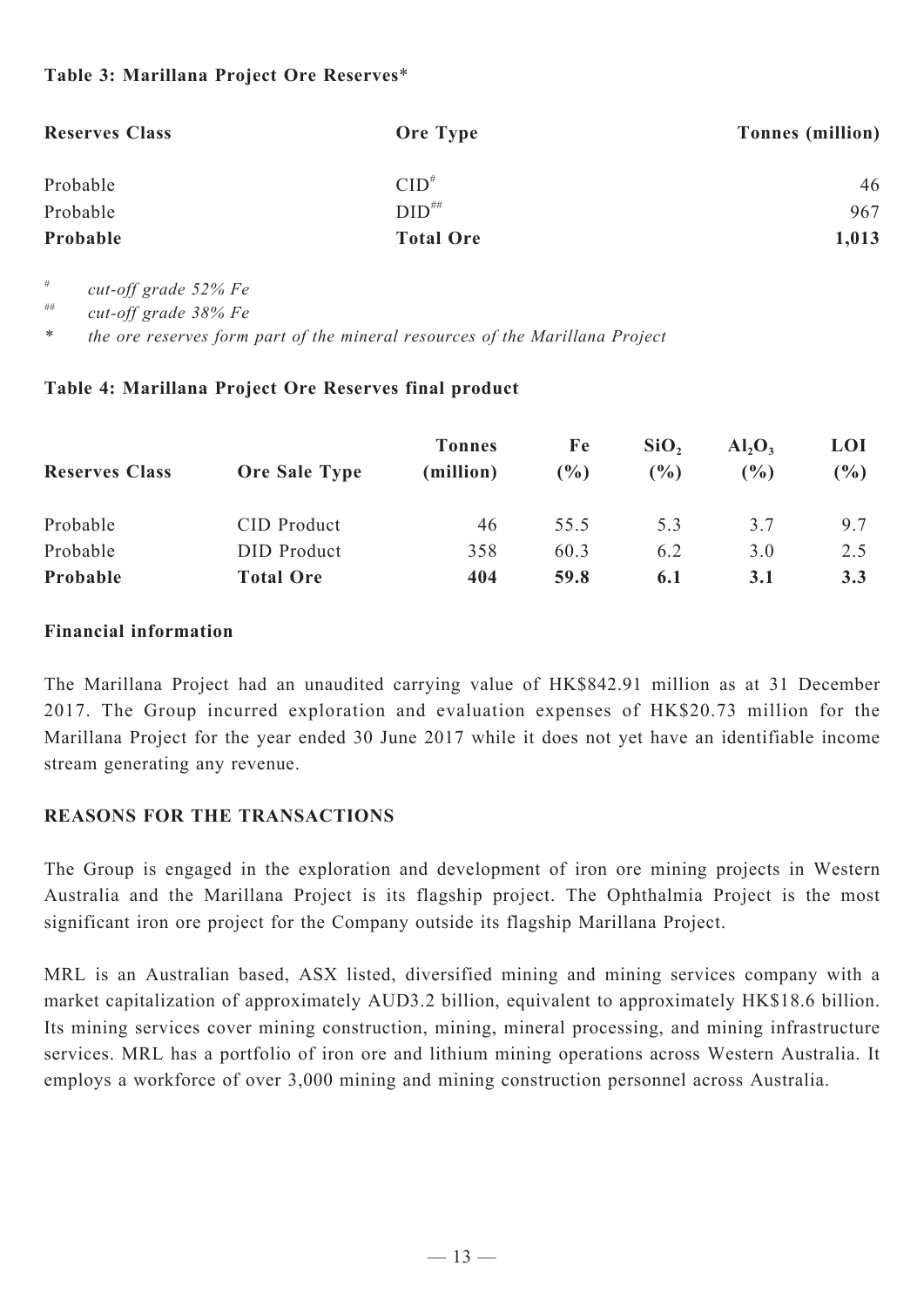The key to unlocking the value of the Group's highly prospective iron ore mineral tenements relies on securing a rail and port infrastructure solution and funding. The Directors consider that under the Joint Venture, the Company could partner with an established mining corporation based in Australia as well as obtaining the necessary funding and access to the much-needed rail infrastructure for the Marillana Project to realise its full potential value.

#### **Implementation plan**

## *Processing plant*

It is expected that the Process and Loading Agreement will be entered into within 90 days after the date of the FJV Agreement. Following execution of the Process and Loading Agreement, a subsidiary of MRL will construct (at its own cost) the processing (crushing and beneficiation) plants for the Marillana Project (the "**Plant Construction**"). The Plant Construction is expected to commence in the fourth quarter of 2018 and be completed by the third quarter of 2019. Following commissioning of the processing plant, subject to further studies, the Joint Venture plans to commence small-scale production of 3-5 Mtpa whereby Products will be transported by road haulage to Utah Point for shipment into the seaborne iron ore market. The scale and capacity of the processing plant will be increased commensurate with the expansion of the Marillana Project following availability of the Rail and Port System. Target production from the Marillana Project upon the availability of Rail and Port System will be 20-30 Mtpa.

## *Rail and Port System*

It is expected that the Mine to Ship Logistics Agreement will be entered into with a subsidiary of MRL (being the railway proponent) within 90 days after the date of the FJV Agreement. Following the rail proponent signing of the State Agreement with the government of Western Australia regarding the Rail and Port System, construction of the railway under the Rail and Port System is expected to commence in the second quarter of 2019. The railway under the Rail and Port System is expected to be operational by the fourth quarter of 2020. Construction of the port facilities at South West Creek is expected to commence in the third quarter of 2019 and be operational by the fourth quarter of 2020. By that time, on the basis that the small-scale road haulage operation has been in operation, the Joint Venture expects to increase the production scale of Marillana Project to 20-30 Mtpa and transport the Products by rail to South West Creek's port facilities at Port Hedland. If the small-scale road haulage operation has not been in place, the Joint Venture will directly endeavour to achive the 20-30 Mtpa production target of Marillana Project.

Overall, under the FJV Agreement, iron ore from Marillana Project is estimated to be in the global seaborne iron ore market as early as 1 year albeit in smaller quantities from the Unconditional Date by the third quarter of 2019 and on a larger scale by the fourth quarter of 2020 (within around 2 years from the Unconditional Date).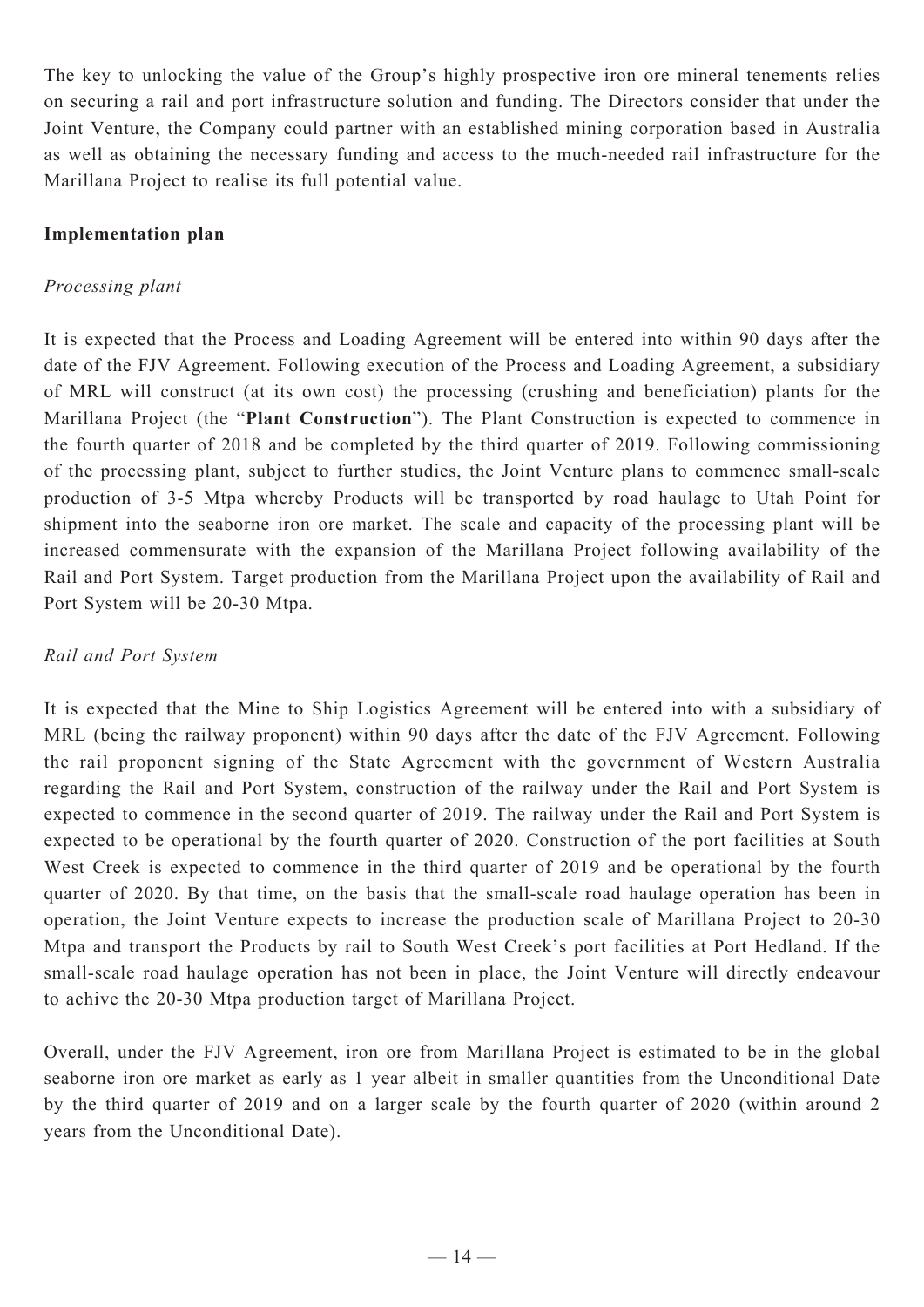## *Mining*

Following establishment of the Joint Venture, the Management Committee will consider and determine whether it is in the best interests of the Joint Venture to carry out the mining operation to extract the iron ores itself or appoint a third party which may be a subsidiary of MRL to carry out the mining operation. Taking into account the schedule for the construction and completion of the construction of the processing plant and the railway under the Rail and Port System, it is estimated that mining of iron ores in small scale will commence in the second quarter of 2019 while larger scale mining will commence in the third quarter of 2020.

#### *Financing*

During the course of operation of the Joint Venture, Polaris will use all reasonable endeavours to procure the Debt Financing to fund the aforesaid Development Activities for and behalf of the Joint Venturers.

#### **BBIG Proposal**

As set out in the Company's announcement dated 17 November 2017 (in relation to execution of a non-binding termsheet for farm-in and joint venture cooperation with BBI Group Pty Ltd in respect of the Marillana Project), the Group had previously intended to cooperate with BBI Group Pty Ltd (the "**BBIG Proposal**") for potential development of the Marillana Project underpinned by BBI Infrastructure as defined and set out in the aforesaid announcement. The BBIG Proposal, while very attractive in many respects, does not allow Marillana Project to be in commercial production as early as the projected timetable under the Joint Venture with Polaris and MRL. In the event that the Transactions fail to materialise, the Company will continue to look for other infrastructure cooperation alternatives with mutually beneficial arrangements to fully develop the Marillana Project and realise its potential value. The Company has no doubt that Marillana Project, being the largest single deposit outside the control of the major producers in the Pilbara, will land a mutually beneficial infrastructure cooperation with a reliable and capable counterpart. The Marillana Project's resource comprises around 1.51 billion tonnes of Mineral Resources, of which over 1 billion tonnes comprises JORC compliant Ore Reserves (see Tables 3 and 4 above). Importantly, Marillana Project's exceptional quality – it produces a beneficiated grade of 60.5% to 61.5% Fe – will see its products placed attractively in the seaborne iron ore market as China seeks higher quality ores.

Having considered the aforesaid, the Directors (including the independent non-executive Directors) consider that the terms of the FJV Agreement are on normal commercial terms and are fair and reasonable and in the interests of the Company and the Shareholders as a whole.

## **Other mineral projects of the Group**

Apart from the Marillana Project, the Group also owns other mineral projects in Australia as follows.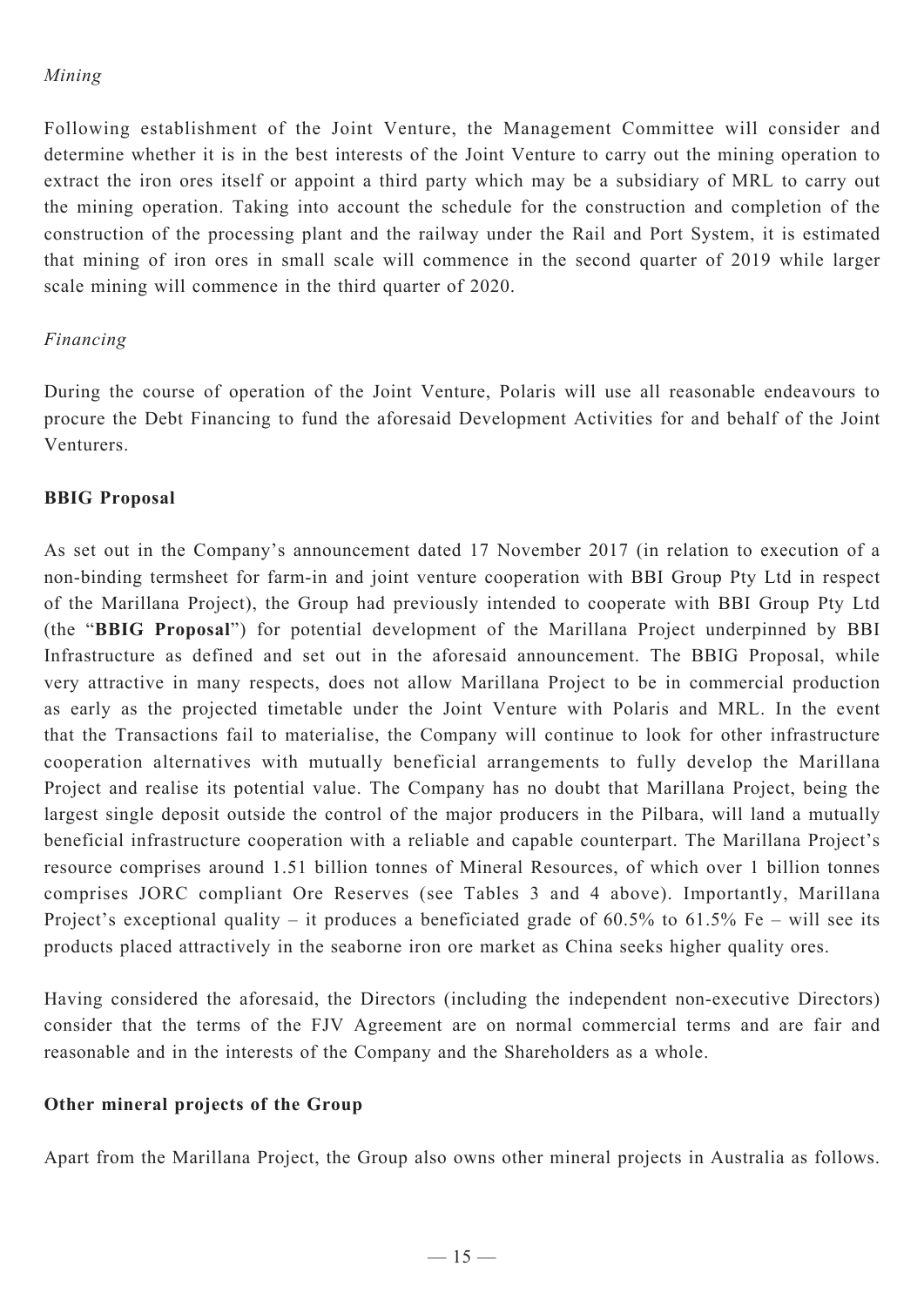#### *Ophthalmia Project*

The 100% owned Ophthalmia Project, located north of Newman in the East Pilbara region of Western Australia, is the most significant iron ore project for the Company outside of its flagship Marillana Project. The Ophthalmia Project has a Mineral Resource estimate of 340.9 Mt of hematite mineralisation (grading 59.3% Fe), comprising 280 Mt of Indicated Mineral Resources and 61 Mt classified as Inferred Mineral Resources (estimated in accordance with the JORC Code, 2012 Edition, see the Company's announcement dated 1 December 2014).

As at the date of this announcement, the Ophthalmia Project has not yet commenced commercial production and the Group is continuing its studies on processing and metallurgy while looking for possible infrastructure solution. As the Ophthalmia Project is located less than 100 km south of Marillana, the Company believes that it could leverage on the prospective infrastructure for the Marillana Project in finding an infrastructure solution for the Ophthalmia Project. This would unlock further value for the Company. A native title mining agreement between Brockman East Pty Ltd (a wholly-owned subsidiary of the Company) and the Nyiyaparli people was executed in May 2015 in relation to any future mining operations to be conducted over the project tenements paving the way for obtaining mining leases over the project area, should the Company establish an infrastructure solution for the project.

#### *West Pilbara Project*

The West Pilbara Project comprises four tenements centred around Duck Creek, located about 100-130 km west-northwest of Paraburdoo in the West Pilbara region. Brockman has completed an Inferred Mineral Resource estimate of 18.3 Mt grading 56.5% Fe, for the channel iron deposit ("**CID**") mineralisation at Duck Creek (estimated in accordance with the JORC Code, 2004 Edition, see the Company's announcement dated 14 May 2013). As at the date of this announcement, the West Pilbara Project has not yet commenced commercial production and the Company continues looking for a transport infrastructure cooperation with other project owners around the area to unlock the project's potential.

## **FINANCIAL EFFECT OF THE TRANSACTION**

Upon satisfaction of the Farm-in Obligations, 50% of the registered legal interest in the Tenements that make up the Marillana Project (Farm-in Interest) will be transferred to Polaris, and the Company's interest in the Marillana Project will be reduced from 100% to 50%. Upon completion of such transfer, an unincorporated joint venture (otherwise known as a joint arrangement) between Polaris and Brockman will be established. Following discussion with the Company's auditors, it is expected that the joint arrangement will be accounted for as a joint operation in accordance with International Financial Reporting Standards 11, "Joint Arrangement", with all rights, titles, interests, claims, benefits and liabilities of Marillana Project being owned by the joint operators, ie the Joint Venturers, severally in proportions of their respective interests, ie the JV Interests. The joint arrangement will neither be accounted for as a subsidiary nor an associate in the Company's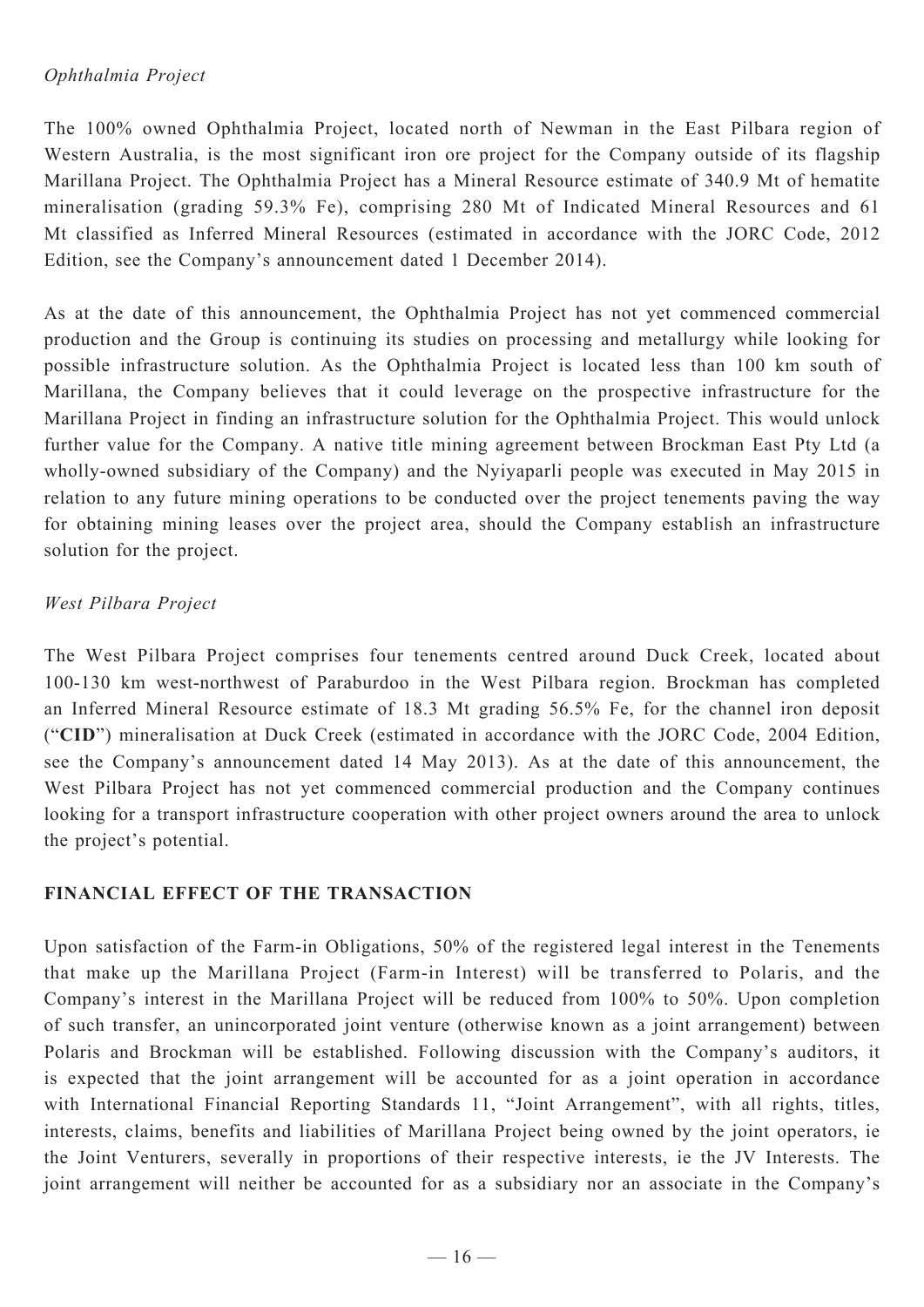consolidated financial statements. As such, the Company will recognise its share of mineral rights under the Marillana Project and any jointly held or incurred assets and liabilities individually according to its JV Interest percentage. Similarly the Company shall recognise the revenue from the sales of its share of products exploited from Marillana Project along with its share of all costs associated with such exploitation according to its JV Interest percentage.

The impact to the financial statements (including any gain or loss arising from the Transactions) will be determined upon finalisation of the valuation of the total implied economic benefits to be received by the Group.

## **LISTING RULES IMPLICATIONS**

Given the Farm-in Interest will be transferred to MRL upon satisfaction of the Farm-in Obligations resulting in the Company's interest in the Marillana Project to be reduced from 100% to 50% and based on the applicable percentage ratios, such transfer constitutes a major transaction for the Company. Furthermore, taking into account the Marillana Project to be put under the Joint Venture and the maximum capital commitment by the Company of AUD150 million (equivalent to HK\$870 million) and based on the applicable percentage ratios, the establishment of the Joint Venture constitutes a very substantial acquisition for the Company. The Transactions are therefore subject to the reporting, announcement and shareholders' approval requirements under Chapter 14 of the Listing Rules.

## **SGM**

The SGM will be convened and held for the Shareholders to consider and, if thought fit, approve the FJV Agreement and the transactions contemplated thereunder.

A circular containing, among other things, (i) details of the Transaction; (ii) financial information of the Group; (iii) further information on the Marillana Project including a competent person's report and a valuation report on the mineral assets of the Marillana Project as required under Chapter 18 of the Listing Rules; (iv) unaudited pro-forma financial information of the Group following the Transactions; and (v) the notice convening the SGM is expected to be despatched to the Shareholders on or before 16 August 2018.

**Completion of the Transactions is subject to the satisfaction of the conditions set out under the section headed "FJV Agreement — Conditions precedent" above, including the approval of the FJV Agreement and the transactions contemplated thereunder by the Shareholders at the SGM, and the satisfaction of the Farm-in Obligations set out in the section headed "FJV Agreement — Farm-in" in this announcement. The Transactions therefore may or may not proceed. Shareholders and potential investors of the Company are advised to exercise caution when dealing in the shares of the Company.**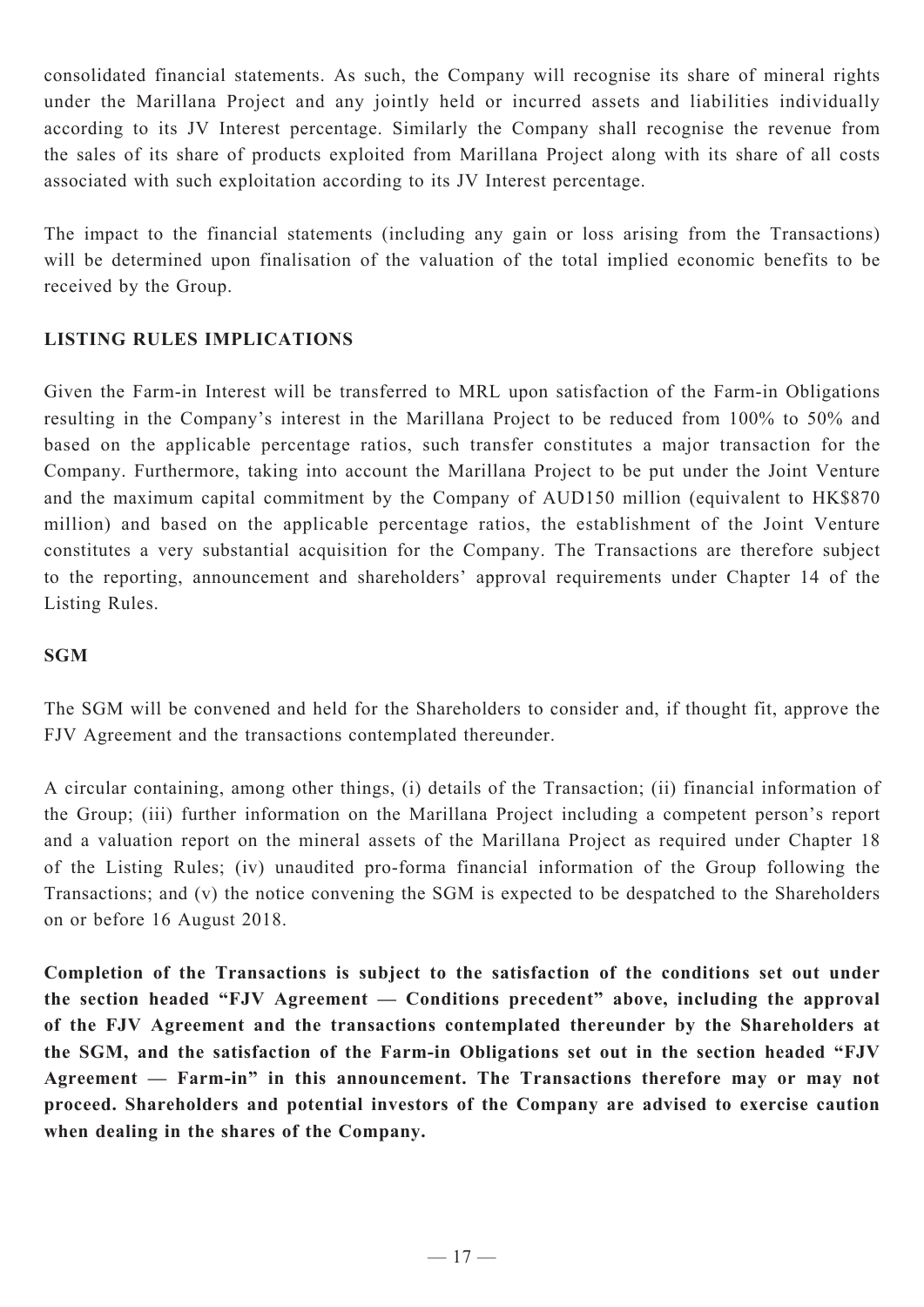## **MINERAL RESOURCES AND ORE RESERVES**

The information in this announcement that relates to the Mineral Reserve and Mineral Resource estimates of the Marillana Project was declared as part of an announcement of the Company dated 25 May 2018.

The information in this announcement that relates to the Mineral Resource of Ophthalmia Project was declared as part of an announcement of the Company dated 1 December 2014.

The information in this announcement that relates to the Inferred Mineral Resource of West Pilbara Project was declared as part of an announcement of the Company dated 14 May 2013. This information was prepared and first disclosed under the JORC Code 2004. It has not been updated since to comply with the JORC Code 2012 on the basis that the information has not materially changed since it was last reported.

The Company confirms that it is not aware of any new information or data that materially affects the information included in the original announcements referred to above. All material assumptions and technical parameters underpinning the estimates in the relevant announcements continue to apply and have not materially changed. The Company confirms that the form and context in which the Competent Person's findings are presented have not been materially modified from the original announcements.

#### **DEFINITIONS**

| "ASX"              | ASX Limited (trading as the Australian Securities Exchange)                                                                                                                  |
|--------------------|------------------------------------------------------------------------------------------------------------------------------------------------------------------------------|
| "AUD"              | Australian dollars, the lawful currency of Australia                                                                                                                         |
| "Board"            | the board of Directors                                                                                                                                                       |
| "Brockman Iron"    | Brockman Iron Pty Ltd, a wholly-owned subsidiary of the Company                                                                                                              |
| "Business Day(s)"  | a day, other than a Saturday, Sunday or public holiday in Perth, Western<br>Australia                                                                                        |
| "Buy-Out"          | Brockman Iron's acquisition of Polaris' JV Interest in the event the certain<br>timeline in relation to the Rail and Port System is not met pursuant to the<br>FJV Agreement |
| "Company"          | Brockman Mining Limited, the shares of which are dually listed on the<br>Stock Exchange and ASX                                                                              |
| "Corporations Act" | the Corporations Act 2001 (Cth)                                                                                                                                              |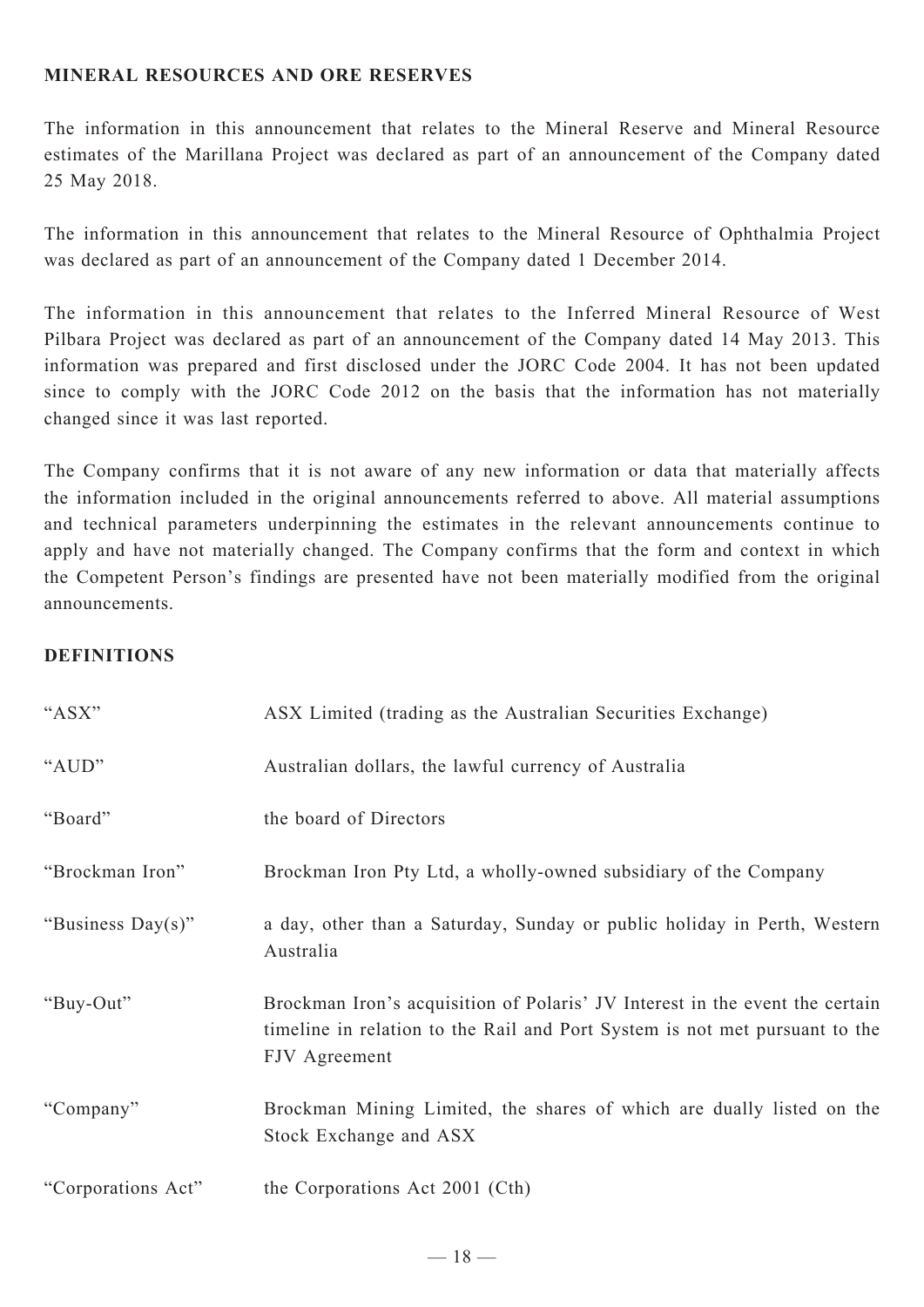- "Debt Financing" the debt funding to be procured by Polaris for and on behalf of the Joint Venturers to finance the costs for the development of the Marillana Project
- "Deed of Cross Security" the deed of cross security under an agreed form to be entered into between Brockman Iron and Polaris upon establishment of the Joint Venture as set out under the section headed "Cross security" in this announcement
- "Development Activities" the establishment of roads, site offices, amenities, workshops, a power station, an accommodation village, an airport, refuelling facilities, water treatment laboratories, tailings facility (including initial construction, subsequent wall lifts and dam maintenance), tailings pumping station and tailings pipelines (including initial construction and any subsequent expansion and renewal of such tailings related assets) and such other non-process infrastructure required to operate an iron ore mine but does not include any activities carried out under the Process and Loading Agreement or the Mine to Ship Logistics Agreement
- "Directors" the directors of the Company
- "Farm-in Date" the date the Farm-in Obligations are satisfied by Polaris
- "Farm-in Interest" a 50% undivided registered legal interest in the Tenements
- "Farm-in Obligations" the obligations under which Polaris is required to satisfy in order to earn a 50% interest in the Marillana Project under the FJV Agreement
- "Farm-in Period" the period commencing on the Unconditional Date and ending on the date that is the later of the date that Polaris satisfies the Farm-in Obligations and the date that is 6 months after the Unconditional Date
- "FJV Agreement" the farm-in and joint venture agreement dated 26 July 2018 entered into between Brockman Iron and Polaris in relation to the Transaction
- "Group" the Company and its subsidiaries
- "HK\$" Hong Kong dollars, the lawful currency of Hong Kong
- "HOA" the non-binding heads of agreement entered into by the Company and MRL on 6 June 2018 and the accompanying proposal from MRL dated 20 April 2018 in relation to the Transactions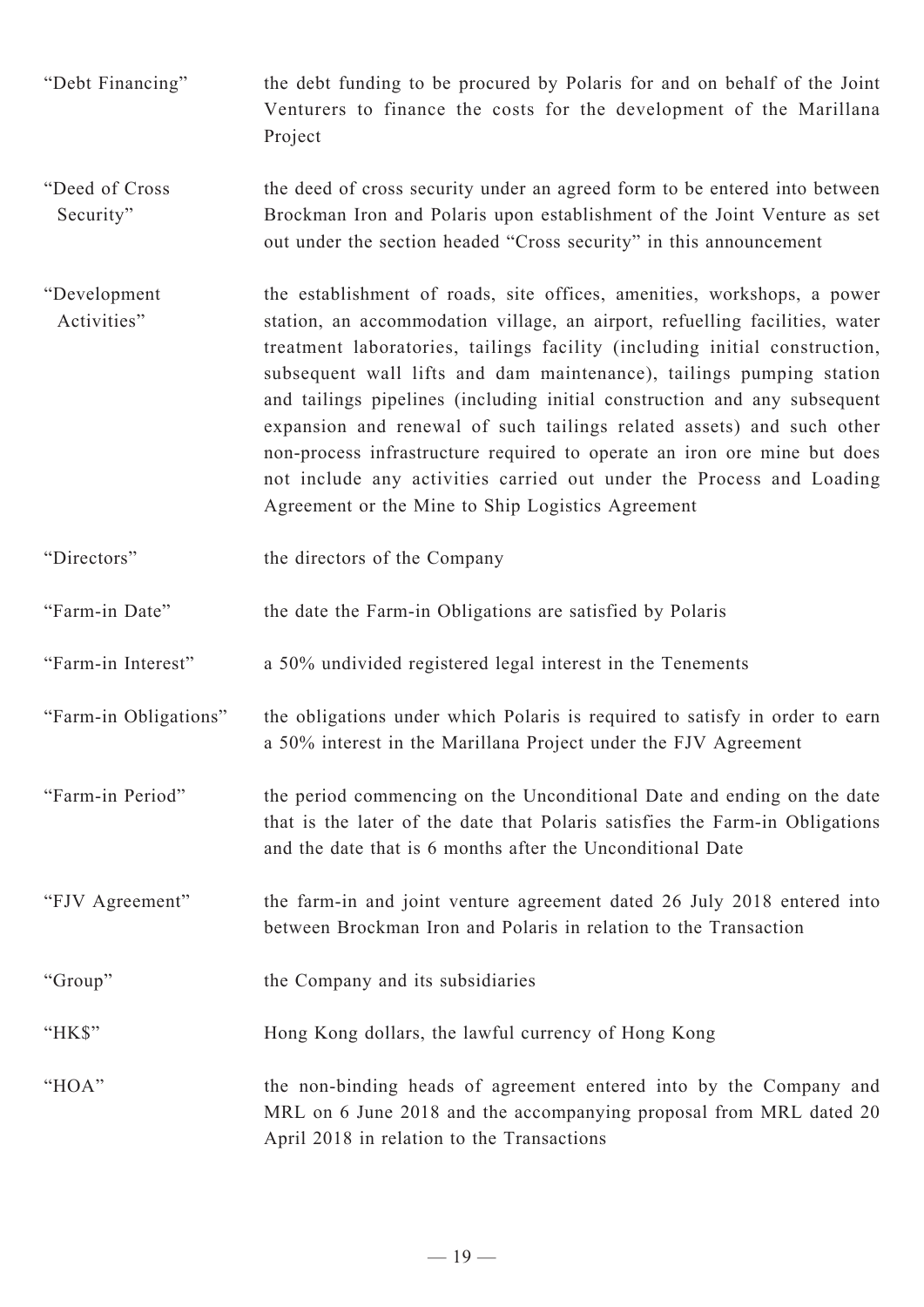| "Hong Kong"                            | the Hong Kong Special Administrative Region of the People's Republic of<br>China                                                                                                                     |
|----------------------------------------|------------------------------------------------------------------------------------------------------------------------------------------------------------------------------------------------------|
| "Joint Venture"                        | the unincorporated joint venture to be established between Brockman Iron<br>and Polaris pursuant to the terms of the FJV Agreement                                                                   |
| "Joint Venturer"                       | a party which holds a JV Interest, which as at the date of the FJV<br>Agreement means each of Brockman Iron and Polaris                                                                              |
| "JV Interest $(s)$ "                   | the rights, liabilities and obligations under the FJV Agreement in relation<br>to the Joint Venture                                                                                                  |
| "Listing Rules"                        | the Rules Governing the Listing of Securities on the Stock Exchange                                                                                                                                  |
| "Loan Agreement"                       | the loan agreement in the amount of AUD10 million (equivalent to<br>approximately HK\$58 million) to be executed by Brockman Iron and<br>Polaris on or before the Unconditional Date                 |
| "Management<br>Committee"              | the management committee to be established in respect of the management<br>of the Joint Venture on the Farm-in Date                                                                                  |
| "Marillana Project"                    | the 100% owned iron ore project of the Company located in the Hamersley<br>Iron Province within the Pilbara region of Western Australia                                                              |
| "Mine to Ship Logistics"<br>Agreement" | the agreements to be entered into between each of the Joint Venturers and<br>a subsidiary of MRL under the principal terms as set out under the section<br>headed "Mine to Ship Logistics Agreement" |
| "Mining Act"                           | the Mining Act 1978 (WA) and includes the Mining Regulations 1981<br>(WA), where applicable                                                                                                          |
| "MRL"                                  | Mineral Resources Limited, the shares of which are listed on ASX                                                                                                                                     |
| "Mtpa"                                 | metric tonnes per annum                                                                                                                                                                              |
| "Polaris"                              | Polaris Metals Pty Ltd, a wholly-owned subsidiary of MRL                                                                                                                                             |
| "PPA"                                  | Pilbara Ports Authority, being a corporation owned by the State of<br>Western Australia                                                                                                              |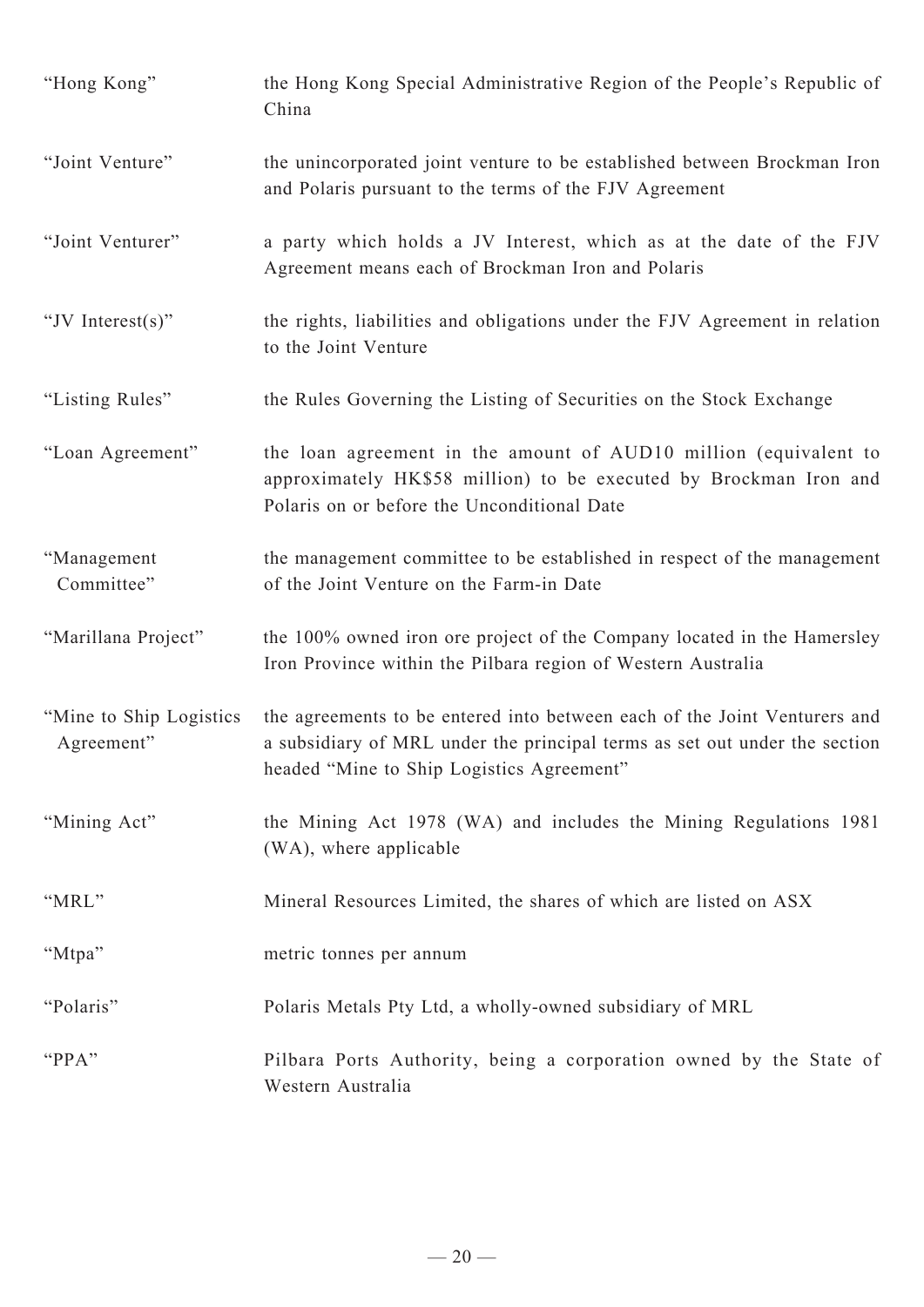"Process and Loading Agreement" the agreements to be entered into between each of the Joint Venturers and a subsidiary of MRL under the principal terms as set out in the section headed "Process and Loading Agreement" in this announcement "Products" all iron ore or other mineral or metallic ores, concentrates, metals and other mineralised products, and any other mineral resources, processed, smelted or refined from ores extracted from the Marillana Project "Rail and Port System" a bulk ore rail and port system to enable Products from the Marillana Project to be transported to Port Hedland "SGM" the special general meeting to be convened by the Company to seek the approval of the Shareholders for the FJV Agreement and the transactions contemplated thereunder "Shareholders" holders of the Shares "Shares" ordinary shares of HK\$0.10 each in the share capital of the Company "South West Creek" an area in Port Hedland, Western Australia, designated for the development of additional port facilities "State Agreement" a legal contract between the Western Australian Government and a proponent of a major project within the boundaries of Western Australia setting out the rights, obligations, terms and conditions for the development of the specific project "Stock Exchange" The Stock Exchange of Hong Kong Limited "Sunken Capital Costs" the actual capital costs incurred by MRL in the period from the Farm-in Date until the Buy-Out Tenements mining tenements with numbers M47/1414 (which is held by Brockman Iron) and E47/3170 (which is held by Brockman Exploration Pty Ltd, a wholly owned subsidiary of the Company) and any additional tenements applied for or acquired by the Joint Venturers in connection with the Marillana Project including L45/238 and E47/3532 being applied for by Brockman Iron "Transactions" the transactions contemplated under the FJV Agreement including the transfer of the Farm-in Interest to Polaris and the establishment of the Joint Venture